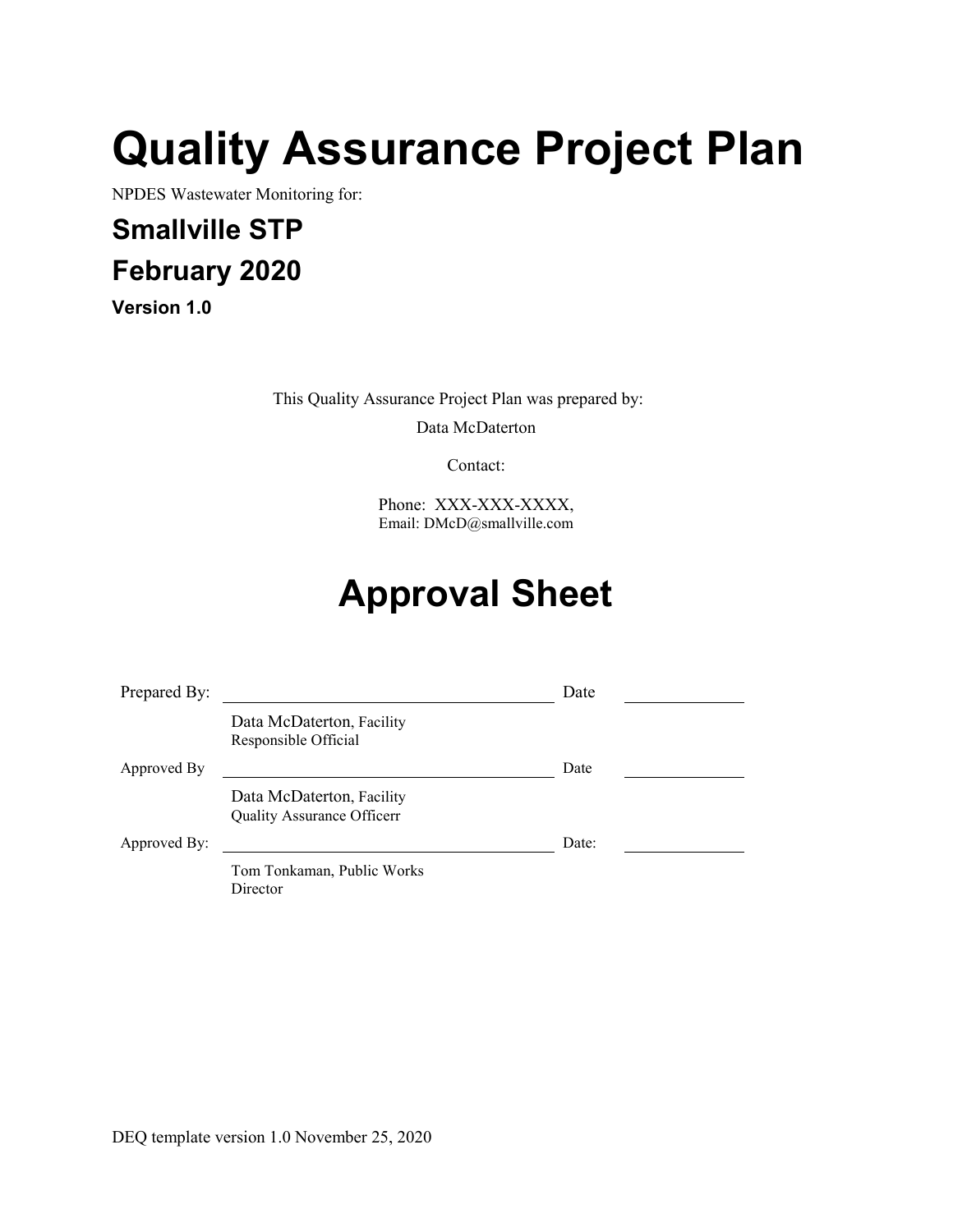# **Table of Contents**

| 1. |                                                            |  |
|----|------------------------------------------------------------|--|
|    | 1.1.                                                       |  |
|    | 1.2.                                                       |  |
|    | 1.3.                                                       |  |
|    | 1.4.                                                       |  |
|    | 1.5.                                                       |  |
|    | 1.6.                                                       |  |
|    | 1.7.<br>1.7.1<br>1.7.2<br>1.7.3<br>1.7.4<br>1.7.5<br>1.7.6 |  |
|    | 1.7.7                                                      |  |
|    | 1.8.                                                       |  |
|    | 1.9.<br>1.9.1<br>1.9.2                                     |  |
| 2. |                                                            |  |
|    | 2.1.                                                       |  |
|    | 2.2.                                                       |  |
|    | 2.3.                                                       |  |
|    | 2.4.                                                       |  |
|    | 2.5.<br>2.5.1                                              |  |
|    | 2.6.                                                       |  |
|    | 2.7.                                                       |  |
|    | 2.8.                                                       |  |
|    | 2.9.                                                       |  |
| 3. |                                                            |  |
|    | 3.1.                                                       |  |
|    | 3.2.                                                       |  |
| 4. |                                                            |  |
|    | 4.1.                                                       |  |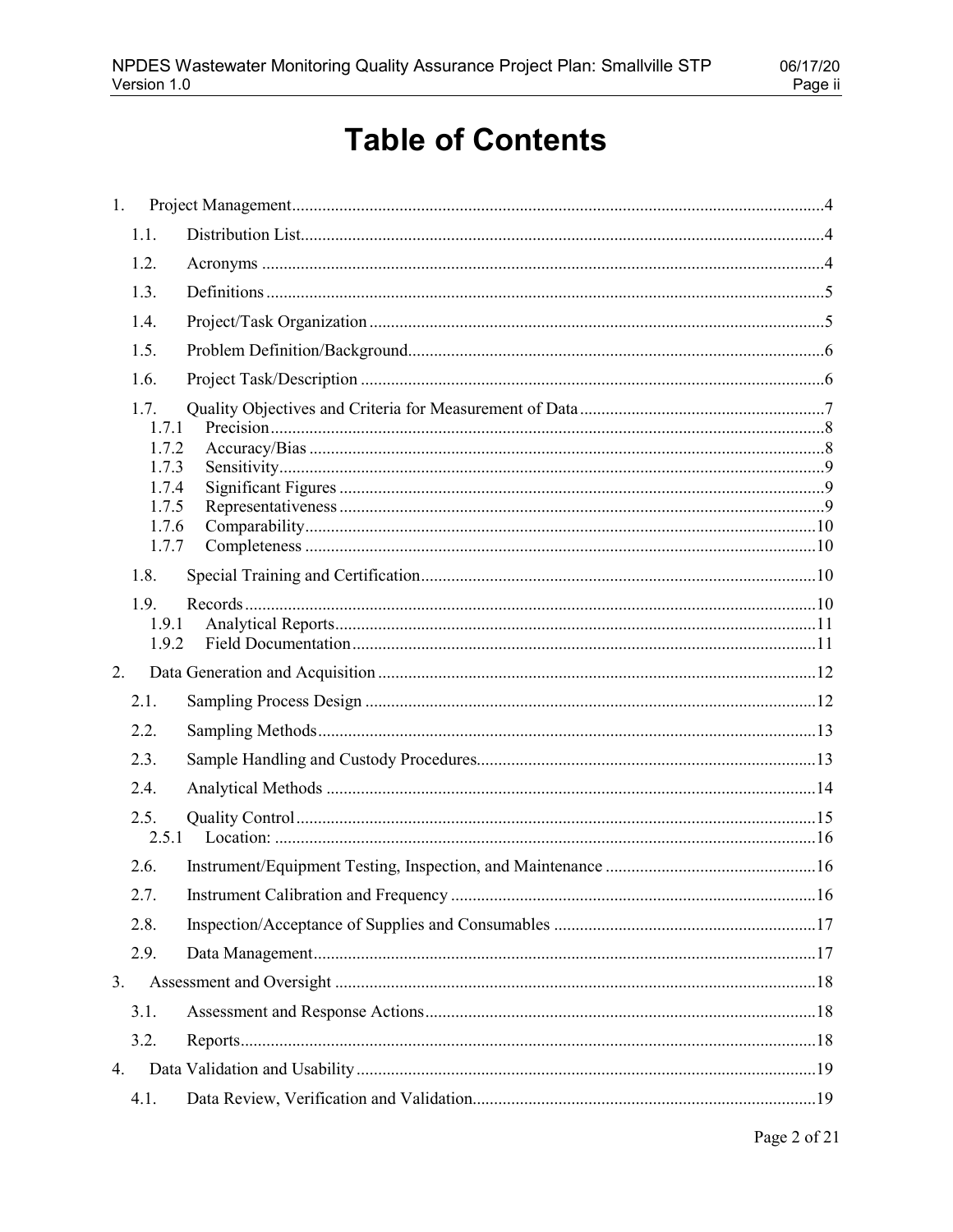| NPDES Wastewater Monitoring Quality Assurance Project Plan: Smallville STP<br>Version 1.0 |  |  |  |
|-------------------------------------------------------------------------------------------|--|--|--|
| 4.2.                                                                                      |  |  |  |
|                                                                                           |  |  |  |

# **List of Tables**

| Table 5. Summary of analytical parameters and methods  Error! Bookmark not defined. |  |
|-------------------------------------------------------------------------------------|--|
|                                                                                     |  |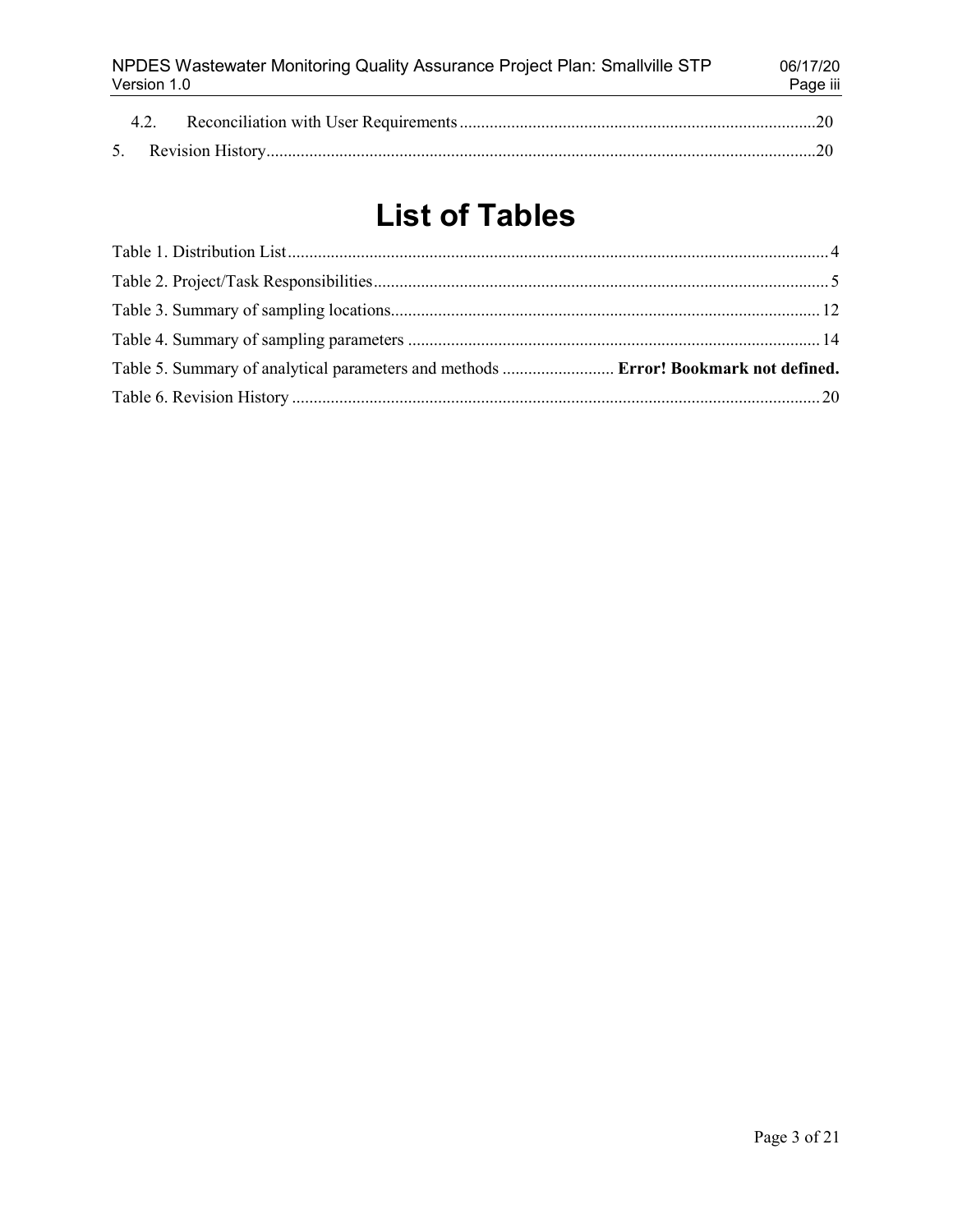# <span id="page-3-1"></span><span id="page-3-0"></span>**1. Project Management**

# **1.1. Distribution List**

This QAPP must be kept on file by the Smallville STP and must be provided to Oregon DEQ upon request. Those on this distribution list should be notified of all deviations from the procedures of this QAPP, including potential modifications.

| Name            | Phone         | Email                                       |  |  |  |
|-----------------|---------------|---------------------------------------------|--|--|--|
| Data McDaterton | XXX-XXX-XXXX* | DMcD@smallville.com<br>TTon@smallville.com* |  |  |  |
| Tom Tonkaman,   | XXX-XXX-XXXX  |                                             |  |  |  |
|                 |               |                                             |  |  |  |
|                 |               |                                             |  |  |  |
|                 |               |                                             |  |  |  |

#### <span id="page-3-3"></span>**Table 1. Distribution List**

<span id="page-3-2"></span>\* = Preferred contact method

#### **1.2. Acronyms**

- CCV Continuing Calibration Verification
- CFR Code of Federal Regulations
- COC Chain of Custody
- DEQ Oregon Department of Environmental Quality (Oregon DEQ)
- DQO Data Quality Objective
- EPA Environmental Protection Agency
- HUC Hydrologic Unit Code
- ICV Initial Calibration Verification
- LCS Laboratory Control Sample
- LIMS Laboratory Information Management System
- LOQ Limit of Quantitation
- LPM Laboratory Project Manager
- MB Method Blank
- MS Matrix Spike
- NPDES National Pollutant Discharge Elimination System
- PM Project Manager
- QA Quality Assurance
- QAO Quality Assurance Officer
- QC Quality Control
- QAPP Quality Assurance Project Plan
- QC Quality Control
- QMP Quality Management Plan
- SOP Standard Operating Procedure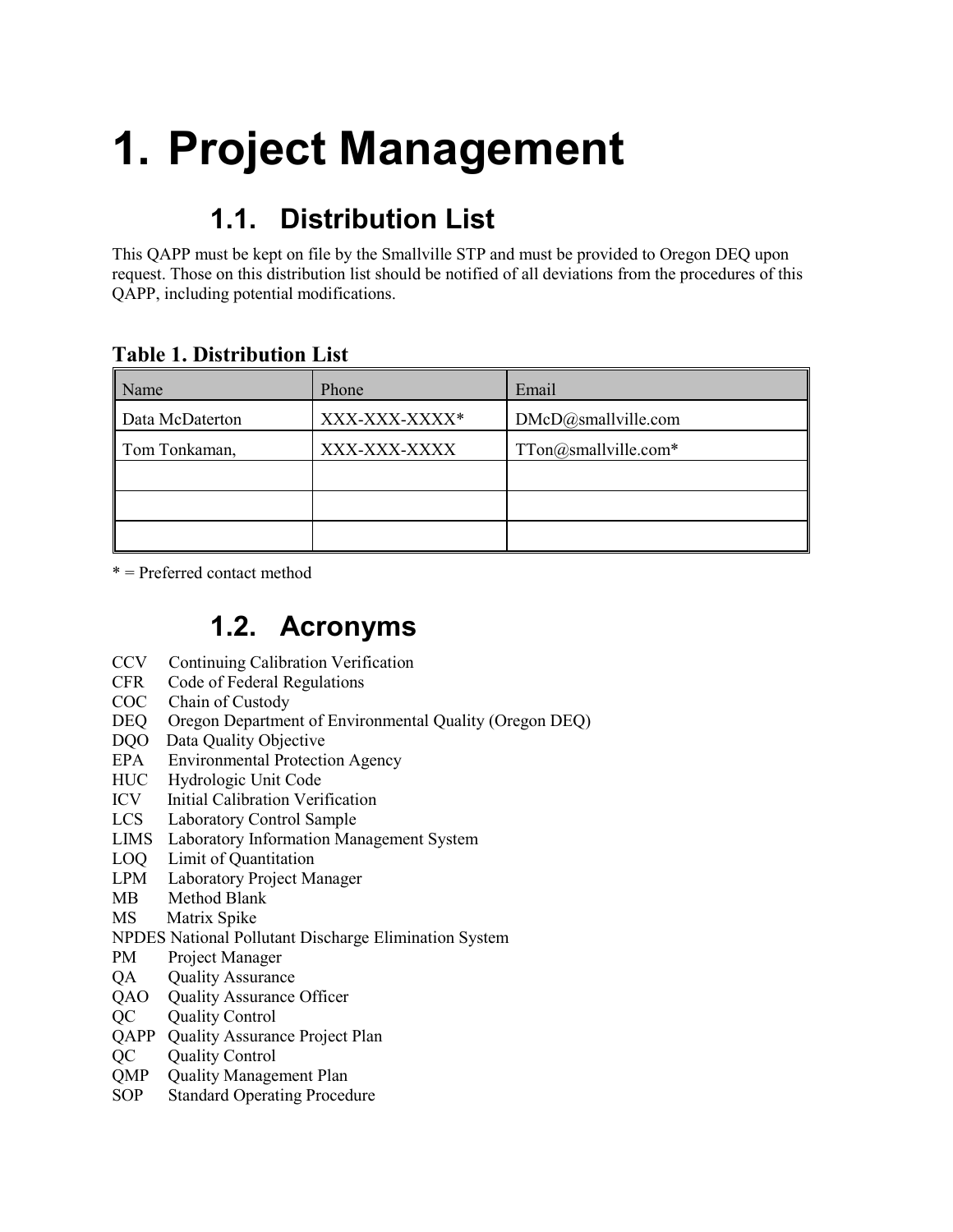#### **1.3. References**

U.S. Environmental Protection Agency, 2006. *Guidance on Systematic Planning Using the Data Quality Objectives Process.* (EPA QA/G-4). EPA/240/B-06/001.

US. Environmental Protection Agency, 2007. *Solution to Analytical Chemistry Problems with Clean Water Act Methods*. EPA 821-R-07-002

<span id="page-4-0"></span>Oregon Department of Environmental Quality, 2012. *Use of Significant Figures and Rounding Conventions in Water Quality Permitting.* DEQ11-WQ-050 Rev 1.3.

## **1.4. Definitions**

**Sampling Event**: A group of samples collected and/or shipped under a single Chain of Custody (COC); by an individual or individual sampling team (usually a single day's sampling activity).

**Reference Material**: A material or substance that is sufficiently homogenous, stable, and well established to be used for calibration of an instrument or assessment of a method.

<span id="page-4-1"></span>**Metadata**: A set of data that describes and gives information about other data (e.g. collection date or sample location)

## **1.5. Task Organization**

#### **Key duties and responsibilities are listed below:**

Facility Responsible Official –FRO

• Responsible for the implementation of permit and certification requirements.

Facility Quality Assurance Officer - FQAO

- Responsible for QA/QC of all self-monitoring required under the permit.
- Responsible for water quality analysis, including sampling and shipping of samples to third-party laboratories
- Responsible for QA/QC of water quality analyses under federal and state certification.

Task Lead – TL

- Responsible for assuring task is completed as defined in this QAPP
- Responsbile for reporting status of task and possible delays or deviations to FRO/FQAO

| <b>Name</b><br><b>Project Title</b> |                                    | <b>Responsibility</b> |
|-------------------------------------|------------------------------------|-----------------------|
| Tom Tonka                           | Facility Responsible Official      | All FRO               |
| Data McDaterton                     | Facility Quality Assurance Officer | All FQAO              |
|                                     |                                    |                       |

#### <span id="page-4-2"></span>**Table 2. Task Responsibilities**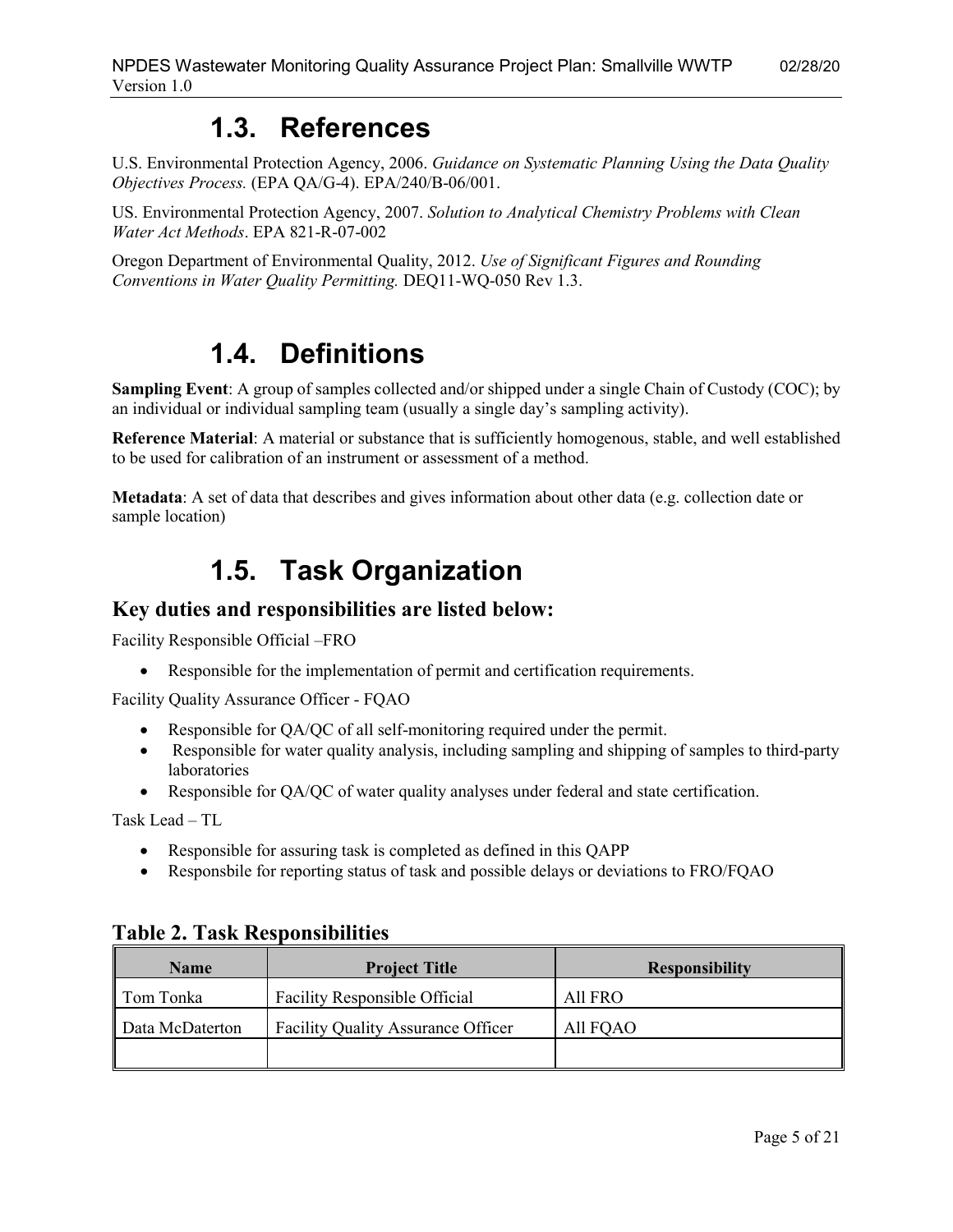## **1.6. Background Information**

<span id="page-5-0"></span>The Clean Water Act requires point source surface water dischargers obtain a National Pollutant Discharge Elimination System (NPDES) permit. The NPDES permit will describe what discharges are allowed to surface water, monitoring and data reporting requirements, and other provisions as deemed necessary to protect receiving waters. Monitoring conducted as part of permit compliance must be conducted in a manner that complies with Federal Regulations (40 CFR Part 136) and the requirements of the NPDES Permit. This QAPP ensures that data collected and analyzed under an NPDES permit are valid and verifiable and can be used to satsisfy the requirements of the permit.

The Smallville STP treats domestic sewage using an activated sludge process. Effluent is disinfected using chlorine and then dechlorinated before discharge to Tiny Trickle Creek at Outfall 001. The permit allows the facility to discharge to the creek during the wet season only. During the dry season the facility discharges recycled water to an agricultural operation where the water is used to irrigate crops.

# **1.7. Task Description**

<span id="page-5-1"></span>NPDES permit # 00000 issued to the Smallville STP requires that the facility monitor influent and effluent to ensure that the facility complies with the effluent limits and performance standards in the permit. The Table below contains a listing of the monitoring required by the Permit.

The required samples will be collected at the locations below. Detailed descriptions of the sample locations are included in Table 3, "Summary of sampling locations".

| <b>Sample Location</b><br>and Parameter                               | <b>Frequency</b> | <b>Season</b> | Laboratory       | <b>Sample Type</b> |
|-----------------------------------------------------------------------|------------------|---------------|------------------|--------------------|
| <b>INF</b>                                                            |                  |               |                  |                    |
| <b>TSS</b>                                                            | 1 x week         | All year      | Onsite           | 24 Hr Composite    |
| <b>BOD</b>                                                            | 1 x week         | All year      | Onsite           | 24 Hr Composite    |
| pH                                                                    | 1 x day          | All year      | Onsite           | Continuous/Grab    |
| <b>EFF</b>                                                            |                  |               |                  |                    |
| <b>TSS</b>                                                            | 1 x week         | All year      | Onsite           | 24 Hr Composite    |
| <b>BOD</b>                                                            | 1 x week         | All year      | Onsite           | 24 Hr Composite    |
| pH                                                                    | 2 x week         | Winter        | Onsite           | Continuous/Grab    |
| E coli                                                                | 1 x week         | Winter        | Onsite           | Grab               |
| Temp                                                                  | 3 x week         | Winter        | Onsite           | Continuous/Grab    |
| Residual Chlorine                                                     | 1 x day          | Winter        | Onsite           | Grab               |
| <b>NH3 - N</b>                                                        | 1 x month        | Winter        | Speedypass Anal. | 24 Hr Composite    |
| Alkalinity                                                            | 1 x month        | Winter        | Speedypass Anal. | Grab               |
| Nutrients (TKN, $NO2+NO3$ -<br>N, NH <sub>3</sub> , Total Phosphorus) | 1 x year         |               | Speedypass Anal. | Grab               |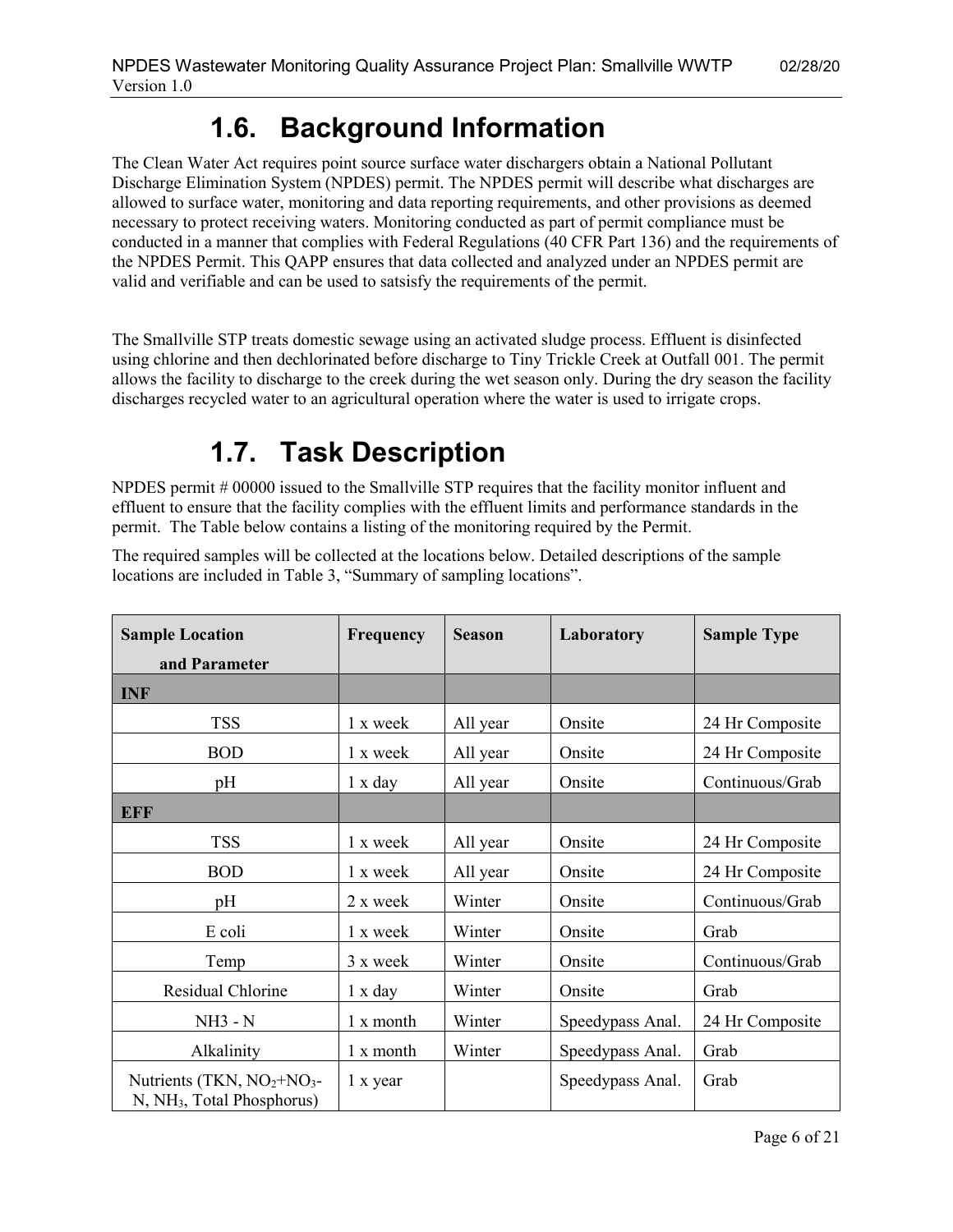| <b>Recycled Water</b>                                                                                                                                                                                                                                                                                                                  |                                                                                   |            |                  |                                                                                |
|----------------------------------------------------------------------------------------------------------------------------------------------------------------------------------------------------------------------------------------------------------------------------------------------------------------------------------------|-----------------------------------------------------------------------------------|------------|------------------|--------------------------------------------------------------------------------|
| <b>Total Coliforms</b>                                                                                                                                                                                                                                                                                                                 | 1 x week                                                                          | Summer     | Onsite           | Grab                                                                           |
| Residual Chlorine                                                                                                                                                                                                                                                                                                                      | 1 x day                                                                           | Summer     | Onsite           | Grab                                                                           |
| pH                                                                                                                                                                                                                                                                                                                                     | 2 x week                                                                          | Summer     | Onsite           | Grab                                                                           |
| <b>BIOSOLIDS</b>                                                                                                                                                                                                                                                                                                                       |                                                                                   |            |                  |                                                                                |
| Nutrient and conventional<br>parameters (% dry weight<br>unless otherwise specified):<br>Total Kjeldahl Nitrogen<br>1)<br>(TKN)<br>Nitrate-Nitrogen (NO3-N)<br>2)<br>Ammonium Nitrogen<br>3)<br>$(NH4-N)$<br>Total Phosphorus (P)<br>4)<br>Potassium (K)<br>5)<br>pH(S.U.)<br>6)<br><b>Total Solids</b><br>7)<br>Volatile Solids<br>8) | As described<br>in the DEQ-<br>approved<br><b>Biosolids</b><br>Management<br>Plan | Year round | Speedypass Anal. | As described in<br>the DEQ-<br>approved<br><b>Biosolids</b><br>Management Plan |
| As, Cd, Cu, Hg, Mo, Pb, Ni,<br>Se, Zn, mg/kg dry weight                                                                                                                                                                                                                                                                                | As described<br>in the DEQ-<br>approved<br><b>Biosolids</b><br>Management<br>Plan | Year round | Speedypass Anal. | As described in<br>the DEQ-<br>approved<br><b>Biosolids</b><br>Management Plan |
| <b>Tiny Trickle Ck.</b>                                                                                                                                                                                                                                                                                                                |                                                                                   |            |                  |                                                                                |
| pH                                                                                                                                                                                                                                                                                                                                     | 1 x month                                                                         | Year round | Onsite           | Grab                                                                           |
| Temp                                                                                                                                                                                                                                                                                                                                   | 1 x month                                                                         | Year round | Onsite           | Grab                                                                           |
| Alkalinity                                                                                                                                                                                                                                                                                                                             | 1 x month                                                                         | Year round | Speedypass Anal. | Grab                                                                           |

<span id="page-6-0"></span>Offsite laboratories specified by the permittee will perform the standard tests required by this permit. See the DMR and other sampling requirements in the permit for the parameters, sample locations, sample frequency, and sample type for all self-monitoring required by the permit.

# **1.8. Quality Objectives and Criteria for Measurement of Data**

To be acceptable for use environmental data must meet established QC control limits. This section defines criteria for measuring or estimating the potential error of monitoring results and how to interpret the QC data as it applies to the reported environmental data.

EPA's Guidance for the Data Quality Objectives Process (QA/G-4, EPA 2006) defines two sources of error: Sampling Error (Field Variability) and Measurement Error (Measurement Variability), which each contribute to the total error.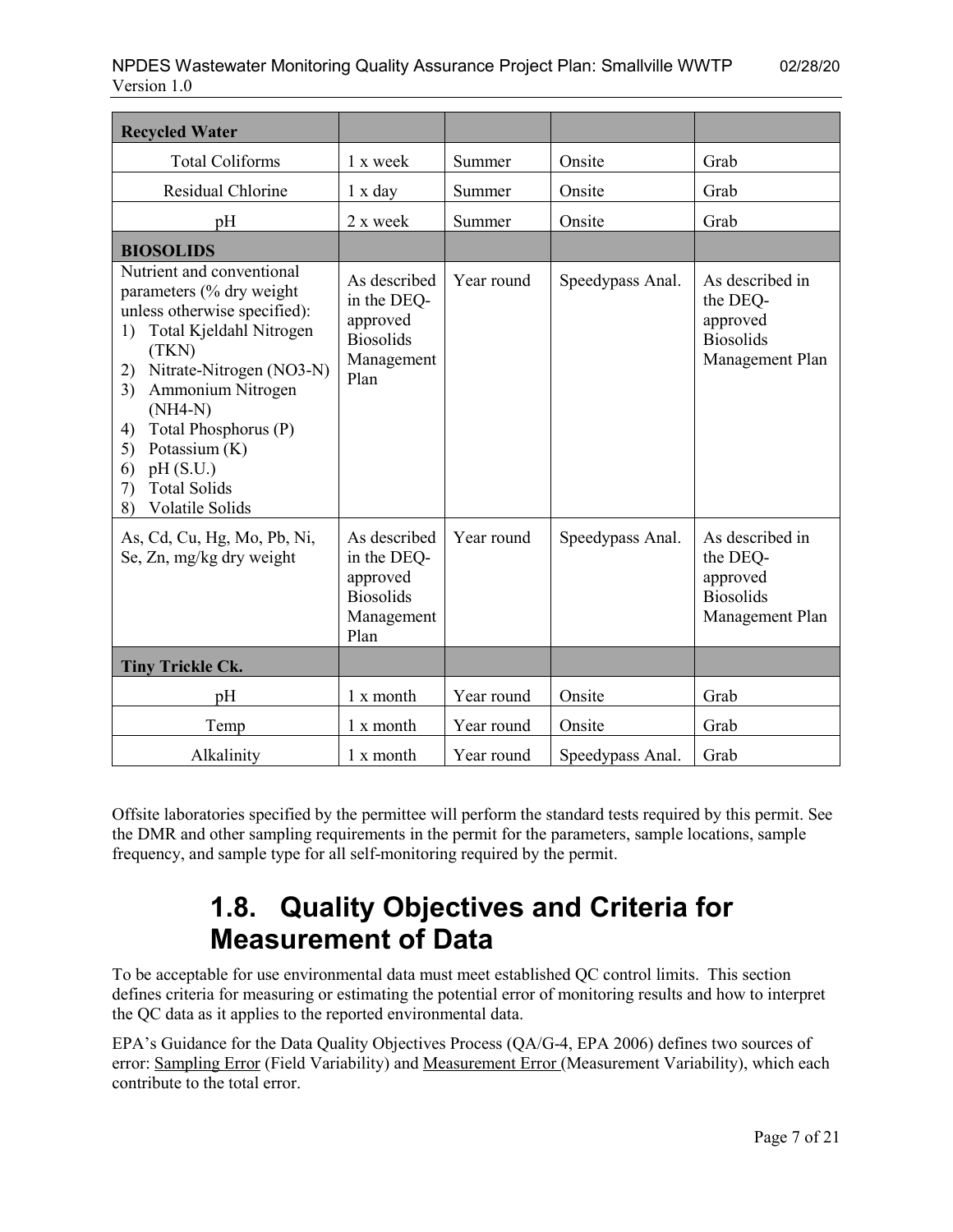#### NPDES Wastewater Monitoring Quality Assurance Project Plan: Smallville WWTP 02/28/20 Version 1.0

Sampling (field) error – This error is influenced by the inherent variability of the contaminant over geographic space and time, the sample collection design, and the number of samples. It is usually impractical to measure the entire space, and limited sampling may miss some features of the natural variation of the measurement. Sampling design error occurs when the sampling design does not capture the complete variability within the environment, to the extent appropriate for making conclusions. Sampling design error can lead to random error (i.e., variability or imprecision) and systematic error (bias) in estimates of contaminant concentrations.

Measurement error – This error is the result of imperfections in the measurement and analysis system. Random and systematic measurement errors are introduced in the measurement process during sample collection, sample handling, sample preparation, sample analysis, data reduction, transmission, and storage.

#### **Specific QA Objectives are:**

Collect a sufficient number of samples, sample duplicates and field blanks to evaluate the sampling and measurement error.

Analyze a sufficient number of QC Standards, blanks and duplicate samples in the Laboratory environment to effectively evaluate results against numerical QA goals established for precision and accuracy.

Implement sampling techniques in such a manner that the analytical results are representative of the media and conditions being sampled.

Evaluate Data quality through the use of these Data Quality Indicators:

- Precision
- Accuracy/Bias
- Sensitivity
- Representativeness
- Comparability
- Completeness

<span id="page-7-0"></span>Table 6 in section 2.4 lists precision and accuracy control limits for each parameter of concern.

#### **1.8.1 Precision**

Precision is estimated by measuring the variability of duplicate measurements. The best estimate of precision is the comparison of duplicate samples, both field duplicates and lab duplicates. Field duplicates help to pinpoint variability in sampling, while lab duplicates help to pinpoint analytical variability. The variability in the results obtained from duplicate samples is the sum of the sampling and analytical variability (measurement error). The variability in the results obtained from duplicate samples is the sum of the sampling and analytical variability (measurement error).

#### **1.8.2 Accuracy/Bias**

<span id="page-7-1"></span>Accuracy is a measure of the error between reported test results and the true sample concentration. This error, called "bias" is made up of the two types of error, sampling error and measurement error. Accuracy is estimated by measuring the bias of measurement error, even though bias is due to both systematic error in sampling and measurement variability.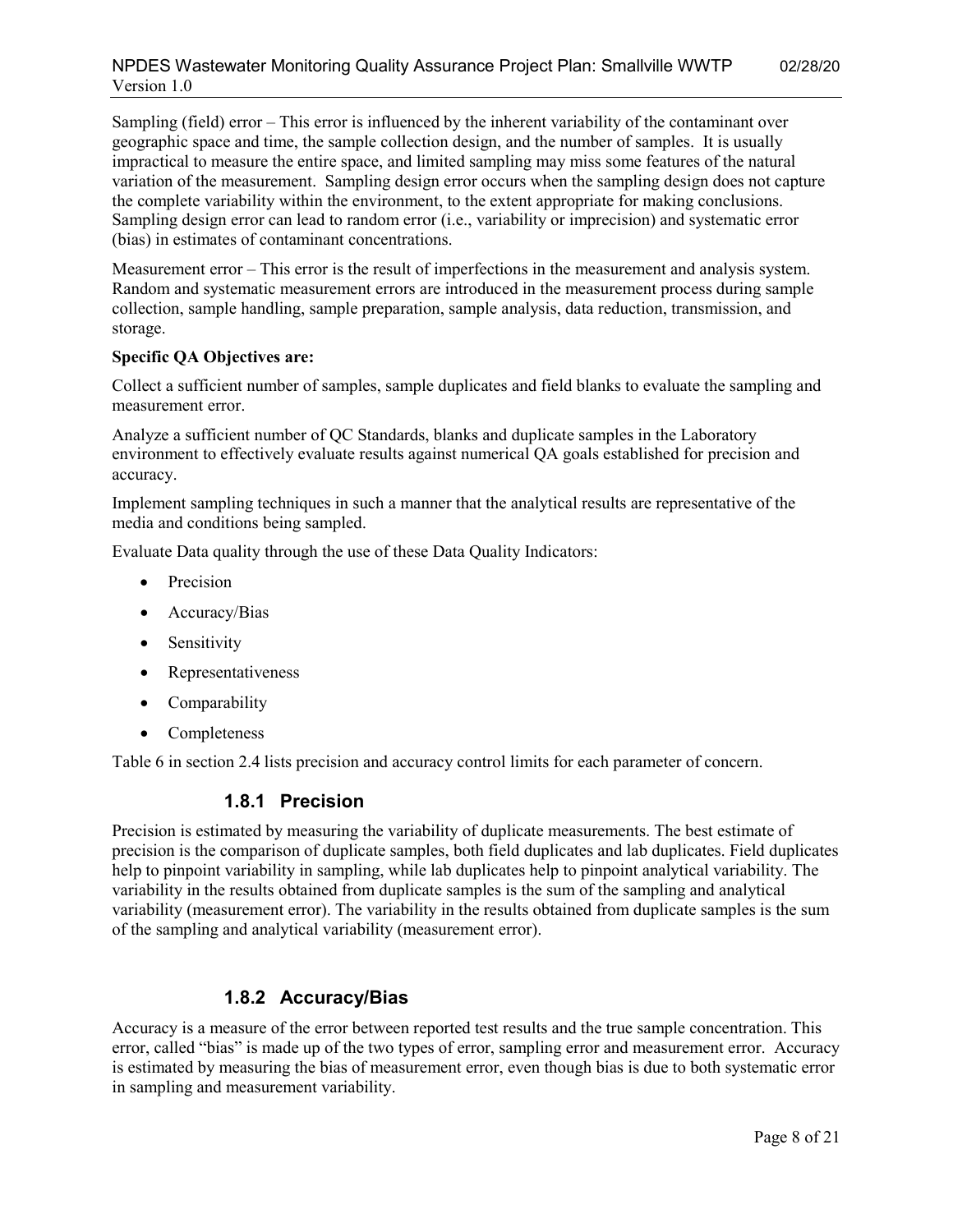Systematic error attributable to sampling design must be minimized by following the procedures described in section 2. This will generally result in acceptable levels of bias.

To minimize bias, all instruments must be calibrated using appropriate reference materials. The accuracy of these materials must be documented and maintained by Smallville and by any third party laboratories. The instrument's response to the reference material (initial calibration) shall also be documented and must fall within method control limits. Immediately following the initial calibration a second source standard must be used to verify the accuracy of the calibration reference material. This must be done every time after the initial calibration.

Laboratory Control Samples (LCS) prepared with each batch of samples will be used to estimate accuracy. Where applicable, matrix spikes will be used in conjunction with the LCS to estimate the accuracy of measurement error.

#### **1.8.3 Sensitivity**

<span id="page-8-0"></span>The analytical methods used must be sufficiently sensitive to determine compliance with permit limits. Analytical results should be reported to the Method Detection Limit (40 CFR 136, Appendix B) when possible. At minimum, the data will be reported to the specified Quantitation Limit (QL) listed in the permit. These QLs have been determined to be sufficiently sensitive by Oregon DEQ. The permit lists the parameters of interest for this facility and the target QL for each parameter.

If matrix interference or other analytical issue prevents the data from being reported to the sufficiently sensitive QL, the permittee will work with the permittee's lab and Oregon DEQ to demonstrate the matrix effects according to procedures described in EPA's "Solutions to Analytical Chemistry Problems with Clean Water Act Methods," March 2007.

Blank results must be less than the QL for each analyte listed in the permit. Laboratory Method Blanks (MB) must be prepared along with each LCS. See 40 CFR 136.7 for further guidance on establishing appropriate MB criteria. MB results will be used to assess the sensitivity of the method. If corrective action measures fail to resolve MB errors, results batched with the MB will be flagged with the appropriate data qualifier when reported.

#### **1.8.4 Significant Figures and Rounding**

<span id="page-8-1"></span>Calculations must be made following Oregon DEQ's guidance documents for significant figures and for rounding, (https://www.oregon.gov/deq/wq/wqpermits/Pages/NPDES-Individual-Permit-Templates.aspx, see document "Use of Significant Figures and Rounding Conventions in Water Quality Permitting"), unless directed otherwise by Oregon DEQ.

#### **1.8.5 Representativeness**

<span id="page-8-2"></span>Representativeness is a qualitative term used to determine whether measurements are made and physical samples are collected in such a manner that the resulting data appropriately reflects the media and phenomenon measured or studied.

Representativeness is controlled by using well defined sampling and sample handling SOPs. Standard sampling procedures must be designed so that results are representative of the matrix being sampled. Sample handling protocols for storage, preservation, and transportation must be developed to preserve the representativeness of the collected samples. Proper documentation will establish that protocols have been followed and sample identification and sample integrity assured. If it is determined that sample integrity has been compromised, data must be flagged with the appropriate data qualifier.

Sample locationswill be referenced to latitude and longitude using a GPS device. In-stream samples should be collected at or near the center of the stream channel where the water is well mixed and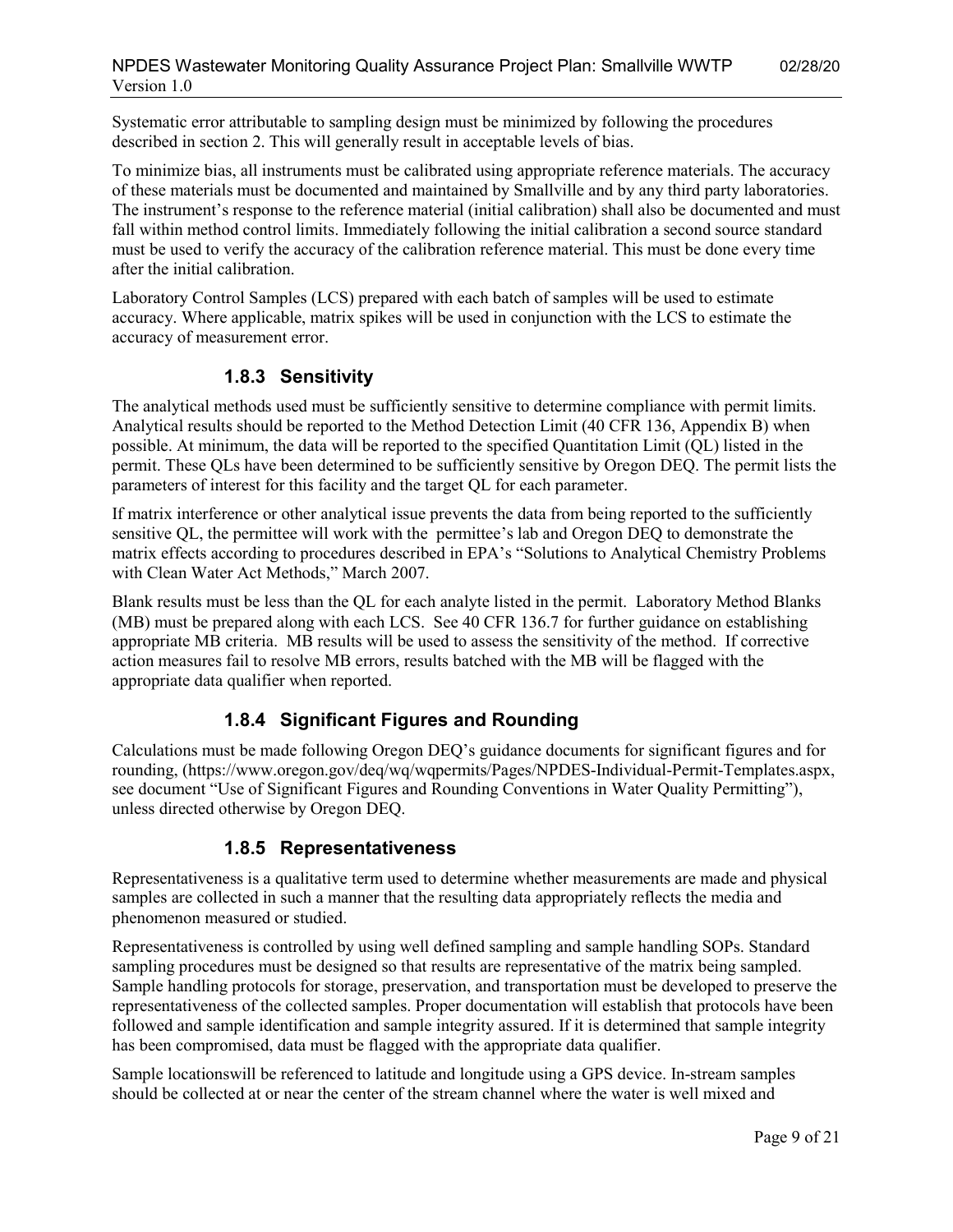representative of the ambient conditions. For every sample, the date and time at which measurements are made will be recorded, as well as the physical samples collected and method of collection (e.g. grab, 24- Hr composite). All efforts will be made to confirm the accuracy of this sample metadata. In-stream samples will be collected at a location that is free of the influence of the confluence of tributaries or point source discharges.

Quality analytical measurements with poor field duplicate precision may point to sampling problems or heterogeneous samples and thus not representative of ambient conditions. To ensure the representative data quality indicator is correct, field duplicates must be collected within 15 minutes and 15 meters of each other, where the sample matrix is assumed to be homogeneous. Evaluation of field duplicate, lab duplicate, and accuracy data will provide information if there is error in the hypothesis that the sample is homogeneous. If field duplicate data exceeds precision limits but lab duplicate and accuracy data is acceptable, the sampling design may be in error and the data may not represent the environmental conditions for which it was collected. If field duplicate data indicates representativeness is acceptable, data users may assume other project data meet representativeness objectives.

#### **1.8.6 Comparability**

<span id="page-9-0"></span>To ensure data will be comparable to similar environmental data collected at other facilities, procedures for sampling, sample handling, and sample analysis will be documented and written to comply with 40 CFR 136. Smallville and any third party laboratories used should follow the analytical methods cited in Table 5, which are promulgated methods in 40 CFR Part 136 and the sampling procedures described in section 2.

#### **1.8.7 Completeness**

<span id="page-9-2"></span><span id="page-9-1"></span>It is expected that samples will be collected from all sites described in this QAPP unless seasonal-related events or safety issues prevent sampling. Oregon DEQ may require re-sampling to obtain more information of qualified data.

### **1.9. Special Training and Certification**

Facility laboratory personnel will be trained in sampling methods, sample handling, chain-of-custody, sample transport, and field and laboratory measurements. The FRO and/or the FQAO are responsible for the training of staff who perform sampling, sample handling, and analysis activities. Records will be kept on file of these training activities and may be reviewed by Oregon DEQ.

### **1.10. Records**

<span id="page-9-3"></span>Field logbooks, notebooks and/or data sheets will be filled out using waterproof or weather resistant ink and should not be erased. Changes must be made by crossing out errors and adding correct information. Logbooks should be bound with numbered pages.

Laboratory data results must be recorded on laboratory data sheets, bench sheets and/or in laboratory logbooks for each sampling event. These records as well as control charts, logbook records of equipment maintenance records, calibration and quality control checks, such as preparation and use of standard solutions, inventory of supplies and consumables, check in of equipment, equipment parts, and chemicals should be kept on file at the laboratory.

Any procedural or equipment problems must be recorded along with data results. Any deviation from this Quality Assurance Project Plan must be noted. Additional sampling and analyses should be performed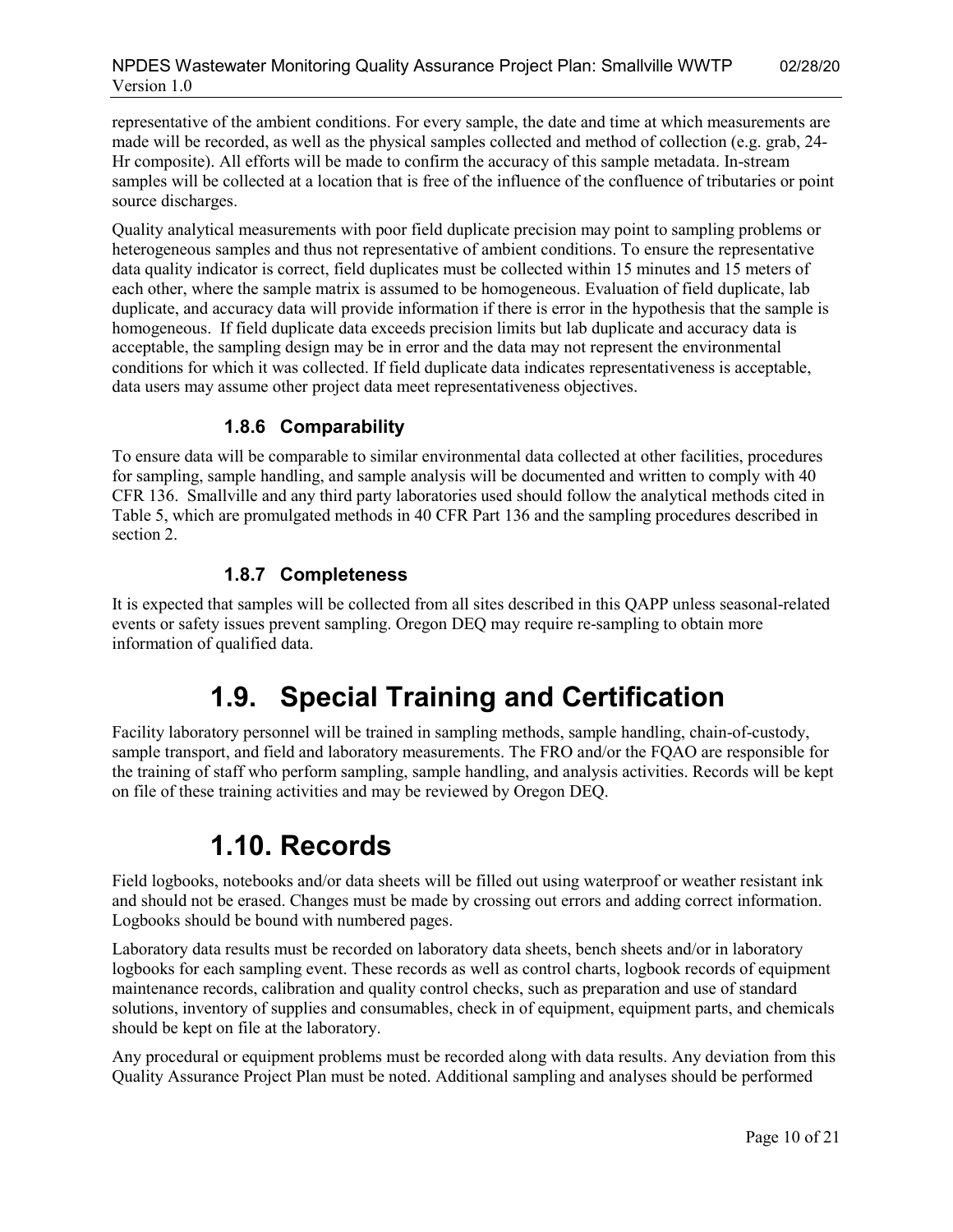when results fall outside the specified range and when DQO's are not met. Data results submitted to Oregon DEQ will include information on field and/or laboratory QA/QC problems and corrective actions.

Chain-of-Custody or Transmission forms will be kept with the sample transport, and will accompany data results sent to Oregon DEQ when requested.

Training records and data review records will be kept on file in the facility's laboratory and will be available on request by Oregon DEQ.

All records and documents must be kept at the Smallville STP laboratory according to the schedule specified in the permit and are available to EPA and Oregon DEQ for inspection at any time. Records may be kept either in hard-copy or in electronic format, or both.

#### **1.10.1 Analytical Reports**

<span id="page-10-0"></span>Data will be submitted to Oregon DEQ as required by the facility permit.

Electronic versions of the final laboratory analytical data will be e-mailed to the distribution list specified in Section 1.1 in a Portable Document Format (PDF).

Analytical results generated by Smallville STP's lab will be documented on laboratory bench sheets and in the laboratory logbook. Analytical records must contain sufficient information to unambiguously link sample collection information to analytical parameters.

Analytical reports from external laboratories must contain sufficient information to unambiguously link sample collection information to the group of analytical parameters. The following elements should be addressed in the report (when applicable):

- COC Documentation
- Holding Times
- Method Detection Limits
- Blank Analysis
	- Field (Trip and Equipment)
	- Method
- Ouality Control
	- Spike Recovery
	- Field Duplicates
	- Laboratory Duplicates
- Data Use and Limitations

**NOTE**: Include tables or narratives that clearly identify all data where DQOs were not met and a discussion of the significance of each case. Data flags must be used to qualify data that does not meet quality requirements to indicate potential bias. Qualifying flags must be clearly defined in the laboratory report.

#### **1.10.2 Field Documentation**

<span id="page-10-1"></span>Personnel collecting samples will use COC/field data sheets to document significant events, observations, and measurements during field investigations. This record may include water level data, field measurements, significant weather observations, and unusual physical conditions should they exist. All entries in the COC/field data sheets should be signed and dated. The COC/field data sheets will be kept as a permanent record.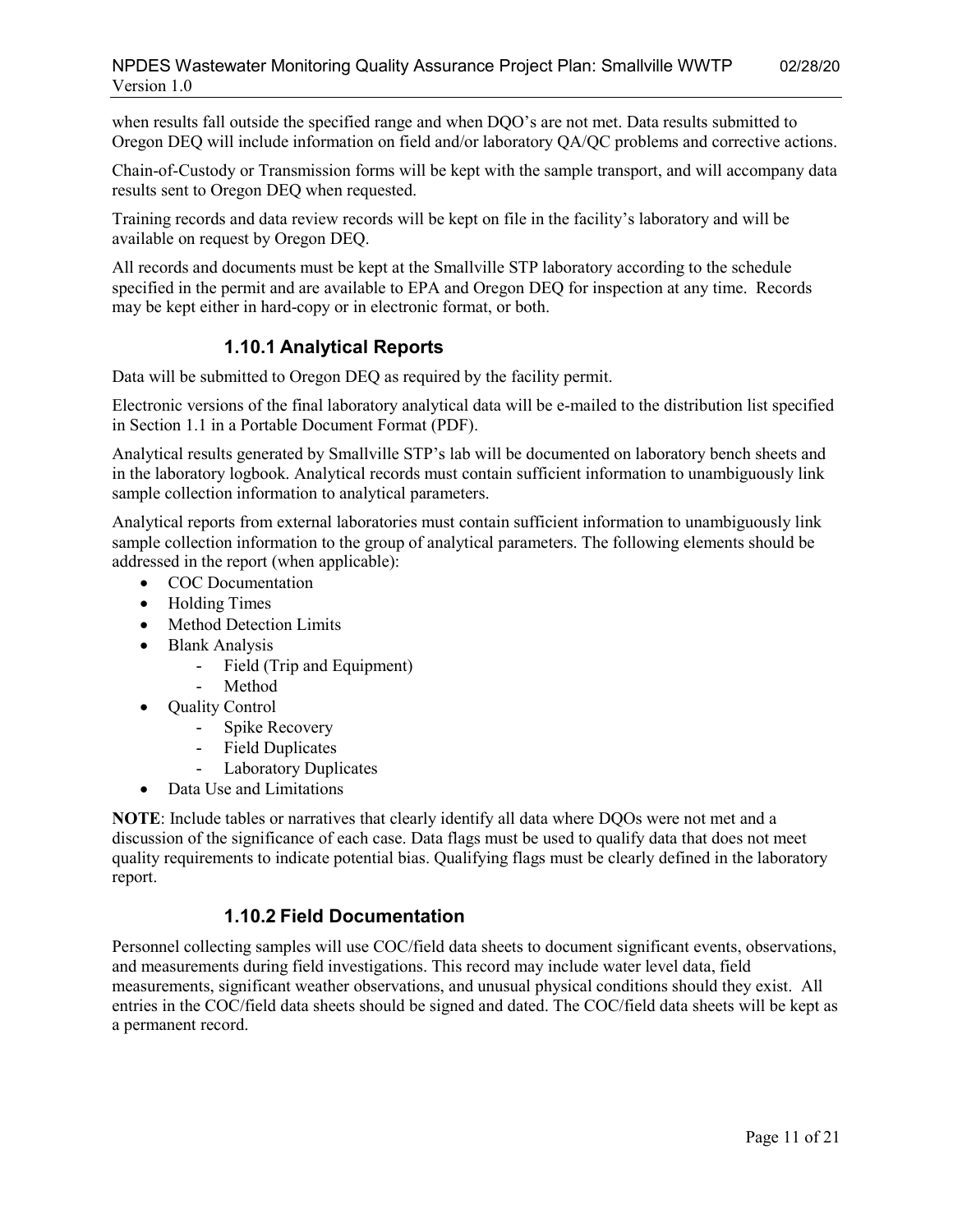# <span id="page-11-0"></span>**2. Data Generation and Acquisition**

## **2.1. Sampling Process Design**

<span id="page-11-1"></span>All samples must be collected in the appropriate sample containers, preserved as identified in the appropriate reference methods. Samples must also arrive at the analytical laboratory within the appropriate sample holding times, with the appropriate documentation, and under the appropriate sample transport conditions. In cases where an external analytical laboratory analyzes samples for the permittee, the external lab assumes no responsibility for the quality of data resulting from samples that were collected, shipped or stored under inappropriate conditions.

The locations and media to be sampled are summarized in Table 3

| <b>Name</b>                                         | <b>Description</b>                                                                                                                                                               | Lat/Long (deg)             | Sample media         |
|-----------------------------------------------------|----------------------------------------------------------------------------------------------------------------------------------------------------------------------------------|----------------------------|----------------------|
| <b>EFF</b><br><b>Effluent Grab</b><br>and Composite | EFF is located at the quelling chamber ahead of the<br>v notch weir and downstream from the<br>dechlorination vault.                                                             | 45.531381<br>$-122.658239$ | <b>Effuent</b> water |
|                                                     | Composite sample to be taken from the middle<br>third of the channel and the middle third of the<br>channel depth, in the middle third of the length of<br>the quelling chamber. |                            |                      |
|                                                     | Grab sample to be taken from the middle third of<br>the channel, in the middle third of the length of the<br>quelling chamber. Sample to be collected below<br>the surface.      |                            |                      |
| <b>INF</b><br>Influent<br>Composite                 | In the influent channel approximately 4 feet<br>downstream from the self cleaning screen, from the<br>middle third of the channel and the middle third of<br>the channel depth.  | 45.531305<br>$-122.658001$ | Sewage/water         |
| <b>RW</b><br>Recycled<br>Water                      | Collect at the sample port at the discharge line<br>from the Recycled Water Pump Station                                                                                         | 45.531031<br>$-122.658121$ | <b>Effuent</b> water |
| <b>Biosolids</b>                                    | As described in the DEQ-approved Biosolids<br>Management Plan                                                                                                                    | N/A                        | Waste soil           |
| <b>Tiny Trickle</b><br>Creek                        | Near the oak tree about 50 feet upstream from<br>outfall 001. Mid depth at about mid stream.                                                                                     | 45.530651<br>$-122.657685$ | Ambient<br>water     |

#### <span id="page-11-2"></span>**Table 4. Summary of sampling locations**

Version 1.0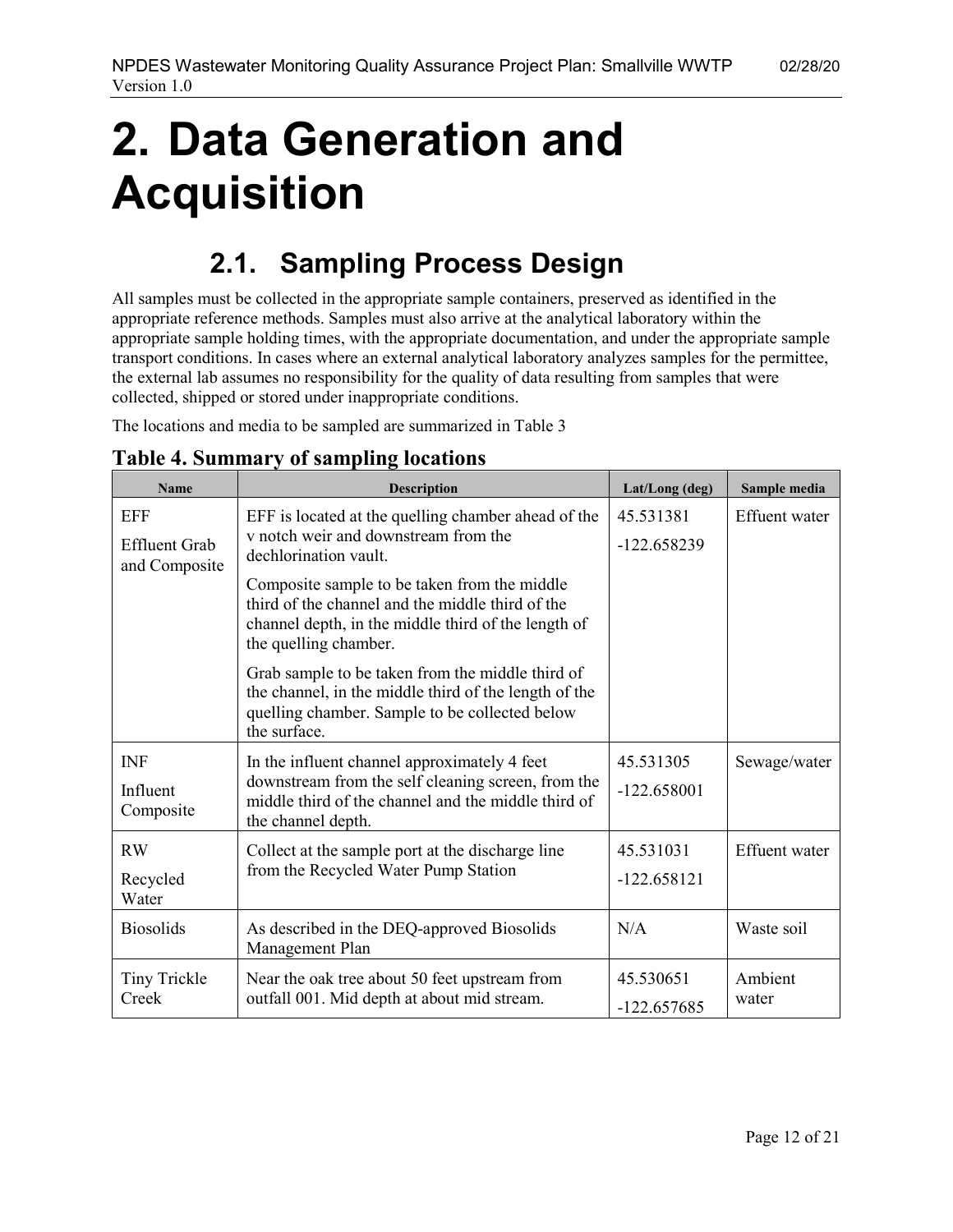## **2.2. Sampling Methods**

<span id="page-12-0"></span>Samples and measurements taken as required by the permit must be representative of the volume and nature of the monitored discharge. When a sample is collected using a sample line, a volume of water equal to at least ten times the volume of the sample line will first be discharged through the line to clear it of standing water and possible contamination. If there is no discharge line port, the sampler may take the sample from the final effluent chamber at the designated sample location, taking all safety and contamination-prevention precautions.

Where site locations safely allow, receiving water samples should be collected from the center of the main channel, at a depth of one meter. This ensures a sample representative of environmental conditions.

Samples will be identified as "composite," "grab," or "24-hr sample" on COC forms/field data sheets.

#### **Grab Samples**

Grab samples are discrete samples taken at one location and time. Depending on the analyte of interest there may be volume, sample collection, or sample preservation requirements (see Table 4). Consult the analytical method (see Table 5) or third-party laboratory for proper collection and preservation requirements for each analyte.

#### **24-hour Composite Sample**

A 24-hour sample must consist of a minimum of four grab samples over the course of 24 hours. Samples may be a series of discrete grabs or composited via autosampler. Sample aliquots can either be of equal volume or flow proportional (typically specified in permit).

The sample collection time listed on the COC and sample bottle will be the time of the final sample composite portion.

#### **Cleaning**

All sampling equipment and sample containers must be cleaned prior to use, according to the equipment specifications or the analytical method.

All glassware and plasticware cleaned in the facility's laboratory will use the following procedure unless otherwise noted.

- 1. Wash glassware and plasticware with phosphate-free detergent and rinse with tap water.
- 2. Rinse with 10% hydrochloric acid (HCl) one time per month.
- <span id="page-12-1"></span>3. Rinse four times with deionized water."

### **2.3. Sample Handling and Custody Procedures**

Sample handling, preservation, and holding times will follow those approved by EPA in 40 CFR 136.3. Sample container, minimum sample volume, preservation, and maximum storage requirements for each parameter are listed in Table 4 below. When samples are transferred to an outside contracted laboratory, Chain of Custody (COC) forms must be filled out and must accompany the samples. When samples are transferred between personnel, such transfer will be indicated on the form with signature, date and time of transfer. The COC must remain with the samples, sealed inside the cooler, until receipt by the contracted laboratory. Samples and sample containers must be maintained in a secure environment, from the time the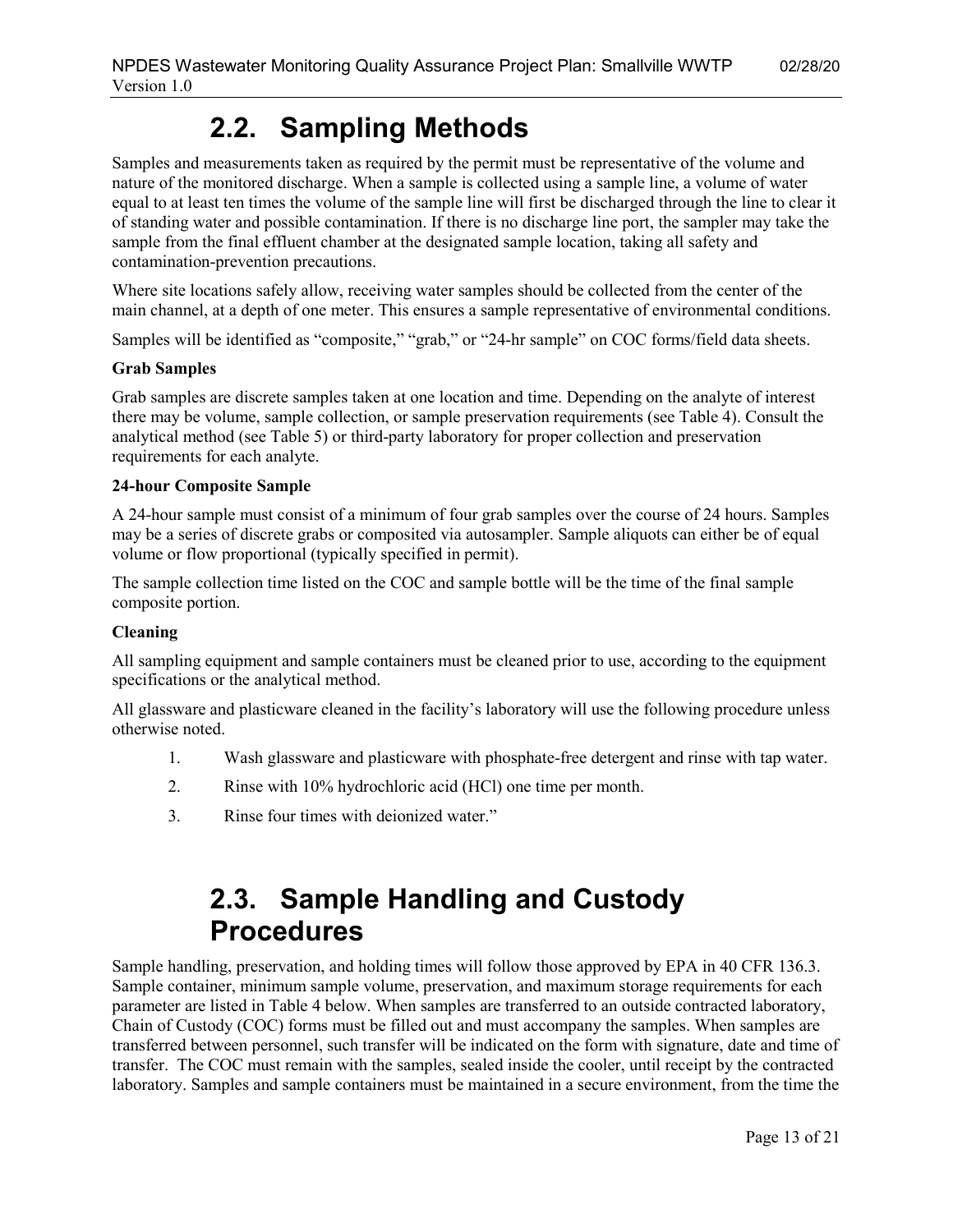bottles leave the facility until the time the samples are received at thelaboratory. Contracted laboratories will maintain custody of bottles and samples using their normal custody procedures.

A summary of the sampling containers, preservation requirements, and holding times is presented below:

| <b>Sample Type</b>                  | <b>Method</b>      | Container     | <b>Preservation</b>                                        | Holding<br>Time |
|-------------------------------------|--------------------|---------------|------------------------------------------------------------|-----------------|
| Temperature                         | SM 2550 B          | N/A           | N/A                                                        | 15 minutes      |
| Escherichia Coli (E.Coli)           | 180.1/SM 2130 B    | IDEXX 120ml   | NaS <sub>2</sub> O <sub>3</sub><br>Cool $4^\circ$          | 8 hrs           |
| Bacteria - Total Coliform only      | SM 9222 D          | IDEXX 120ml   | NaS <sub>2</sub> O <sub>3</sub><br>Cool 4°                 | 8 hrs           |
| <b>Total Suspended Solids</b>       | SM 9222 D          | Poly 1000ml   | Cool $4^\circ$                                             | 7 days          |
| pH                                  | SM 2540 D          |               | N/A                                                        | 15 minutes      |
| Ammonia                             | 150.2/SM 4500-pH B | Poly 500ml    | $<$ 2 pH, H <sub>2</sub> SO <sub>4</sub><br>Cool $4^\circ$ | 28 days         |
| Nitrate/Nitrite<br>EPA 350.1        |                    | Poly 500ml    | $<$ 2 pH, H <sub>2</sub> SO <sub>4</sub><br>Cool $4^\circ$ | 28 days         |
| Total Kjeldahl Nitrogen             | 353.2/4500<br>NO3F | Poly 500ml    | $<$ 2 pH, H <sub>2</sub> SO <sub>4</sub><br>Cool $4^\circ$ | 28 days         |
| Biochemical Oxygen Demand,<br>5 Day | 4500NorgD          | Poly 1000ml   | Cool $4^\circ$                                             | 48 hrs          |
| Chlorine, Total Residual            | 5210 B             | Poly or glass | N/A                                                        | 15 minutes      |

#### <span id="page-13-1"></span>**Table 5. Summary of sampling parameters**

# **2.4. Analytical Methods**

<span id="page-13-0"></span>Contaminants of concern for this project are listed in the permit. All laboratories involved with compliance monitoring for this facility must make analytical SOPs available upon request. The laboratories' analytical SOPs must cite EPA-approved methods as found in 40 CFR Part 136.3 or its updates.

A summary of the analytical parameters, the analytical methods used, and their precision and accuracy values is provided in the table below.

|                    | Analytical                   |                         | <b>Precision</b> | <b>Accuracy</b> |                          |            |                |
|--------------------|------------------------------|-------------------------|------------------|-----------------|--------------------------|------------|----------------|
| <b>Sample Type</b> | <b>Parameters</b>            | <b>Reference Method</b> | (RPD)            | <b>MS</b>       | <b>LCS</b>               | <b>CCV</b> | <b>ICV</b>     |
| Effluent $\&$      |                              |                         |                  |                 |                          |            |                |
| Influent           | Flow                         | N/A                     | N/A              | N/A             | N/A                      | N/A        | N/A            |
| Effluent $\&$      |                              |                         |                  |                 |                          |            |                |
| Influent           | Temperature                  | 2550 B                  | $\pm 0.5$        | N/A             | N/A                      | N/A        | $\leq \pm 0.5$ |
| Effluent           | Turbidity                    | SM 2130 B               | $\pm 20\%$       | N/A             | N/A                      | $\pm 10\%$ | $\pm 10\%$     |
| Effluent           | Escherichia<br>Coli (E.Coli) | <b>SM 9223B</b>         | $0.6$ (log)      | N/A             | Positive<br>Confirmation | N/A        | N/A            |

**Table 6. Summary of analytical parameters and methods**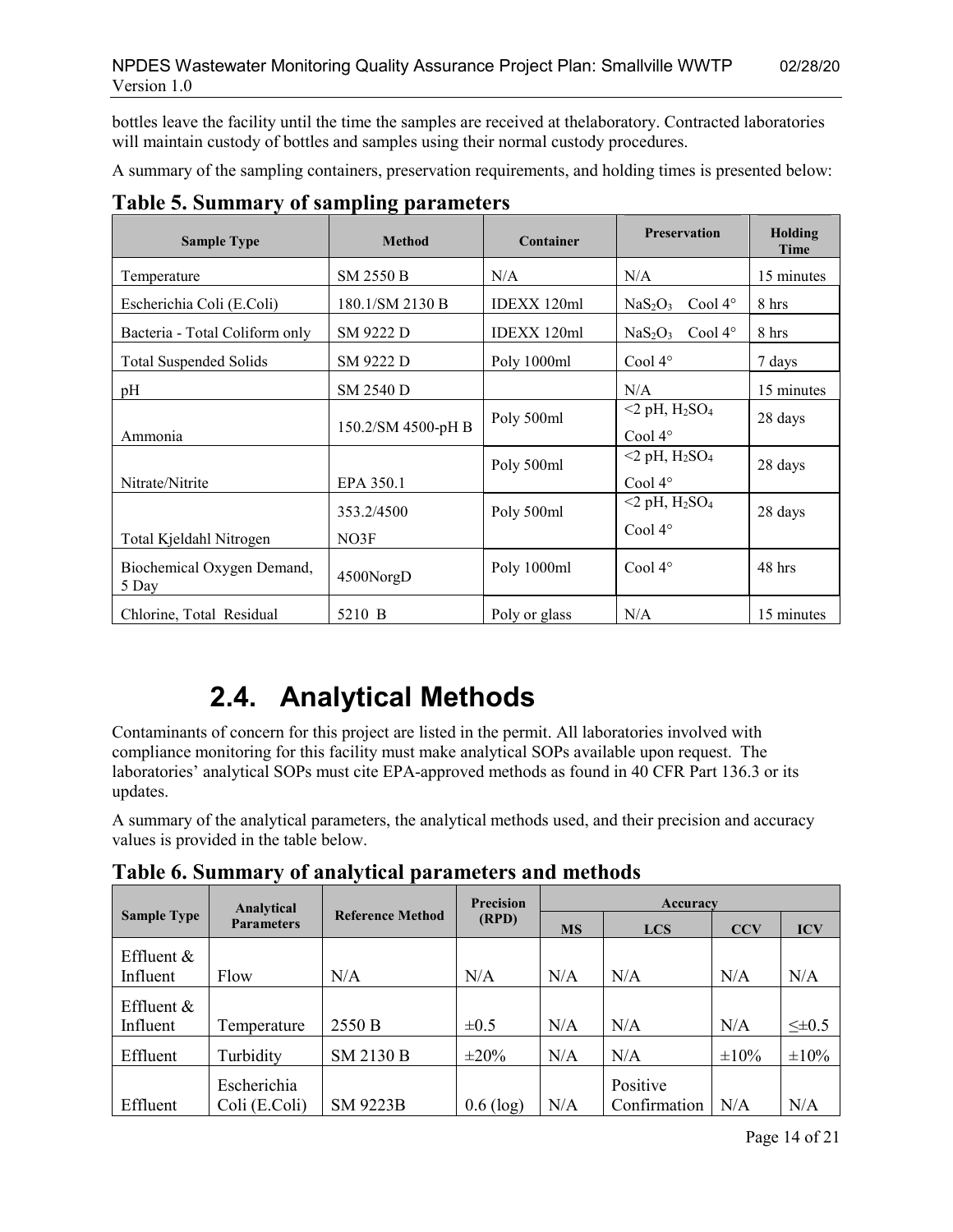| T |  |  |  |  |
|---|--|--|--|--|
|   |  |  |  |  |
|   |  |  |  |  |

NPDES Wastewater Monitoring Quality Assurance Project Plan: Smallville WWTP 02/28/20

| Effluent                 | Enterococcus                       | SM 9222 D                   | $0.6$ (log)  | N/A        | Positive<br>Confirmation | N/A          | N/A             |
|--------------------------|------------------------------------|-----------------------------|--------------|------------|--------------------------|--------------|-----------------|
|                          | Bacteria -<br>Total<br>Coliform    |                             |              |            | Positive                 |              |                 |
| Effluent                 | only                               | SM 9222 D                   | $0.6$ (log)  | N/A        | Confirmation             | N/A          | N/A             |
|                          | Total<br>Suspended                 |                             |              |            |                          |              |                 |
| Effluent                 | Solids                             | 2540 D                      | $\pm 20\%$   | N/A        | $\pm 20\%$               | N/A          | N/A             |
| Effluent                 | Turbidity                          | 180.1/2130 B                | $\pm 20\%$   | N/A        | $\pm 10\%$               | $\pm 10\%$   | $\pm 10\%$      |
| Effluent $&$<br>Influent | pH                                 | 150.2/4500-pH<br>B          | $\pm 0.2$ pH | N/A        | $\pm$ 0.1 pH             | $\pm 0.2$ pH | $\pm 0.1$<br>pH |
| Effluent                 | Ammonia                            | EPA 350.1                   | $\pm 20\%$   | $\pm 20\%$ | $\pm 10\%$               | $\pm 10\%$   | $\pm 10\%$      |
| Effluent                 | Nitrate/Nitrite                    | 353.2/4500NO <sub>3</sub> F | $\pm 10\%$   | $\pm 20\%$ | $\pm 10\%$               | $\pm 10\%$   | $\pm 10\%$      |
| Effluent                 | Total<br>Kjeldahl<br>Nitrogen      | $4500N_{org}D$              | $\pm 20\%$   | $\pm 20\%$ | $\pm 20\%$               | $\pm 10\%$   | $\pm 10\%$      |
|                          | Biochemical<br>Oxygen<br>Demand, 5 |                             |              |            |                          |              |                 |
| Effluent                 | Day                                | 5210 B                      | $\pm 10\%$   | N/A        | $\pm 15\%$               | N/A          | N/A             |
|                          | Chlorine,<br>Total                 |                             |              |            |                          |              |                 |
| Effluent                 | Residual                           | 4500CL G                    | $\pm 20\%$   | <b>NA</b>  | ±10%                     | <b>NA</b>    | $\pm 10\%$      |

# **2.5. Quality Control**

<span id="page-14-0"></span>The Facility Quality Assurance officer (FQAO) will ensure that Quality Assurance sample analyses are performed in accordance with the table below. Samples taken during the current month will be considered a batch for QC evaluation. Variation of duplicate values for each parameter must not exceed the range of precision and accuracy discussed in Table 5 above. Any problems found with data collected must be noted on the data sheets, results, and in laboratory logbooks. The FQAO initials any changes to data.

With the knowledge of an unacceptable error in the QC measurement (as defined in Table 6 above), environmental samples within the QC batch must either be reprocessed (if possible) after improvements are made to minimize the observed error, or the data must be flagged as not meeting the quality control standard. If more than one of the same QC is performed in the batch only the environmental data preceding the failed QC must be qualified (flagged). Batch QC control limits are summarized in Table 6.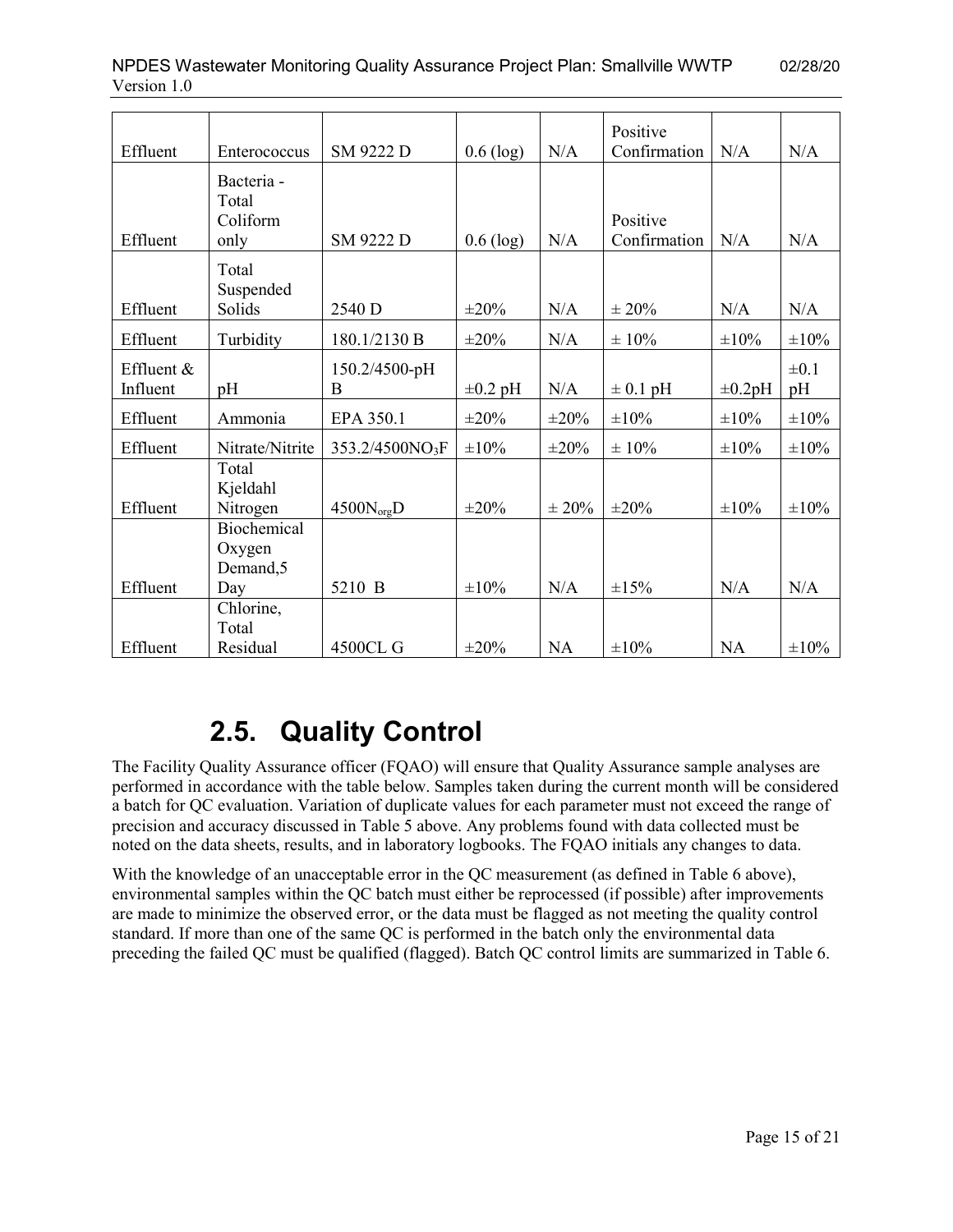| <b>Sample Type</b>     | <b>Field</b><br><b>Duplicate</b> | Laboratory<br><b>Duplicate</b> | Equipment<br><b>Blank</b> | Laboratory<br>Control<br><b>Sample</b> | <b>Matrix Spike</b> | Other OA                |
|------------------------|----------------------------------|--------------------------------|---------------------------|----------------------------------------|---------------------|-------------------------|
|                        |                                  |                                |                           |                                        |                     | Annual calibration with |
|                        | N/A                              | N/A                            | N/A                       | N/A                                    | N/A                 | NIST Certified          |
| Temperature            |                                  |                                |                           |                                        |                     | Thermometer             |
| Escherichia Coli       |                                  |                                |                           |                                        |                     | 1/year Proficiency test |
| (E.Coli)               | 1/m <sub>o</sub>                 | N/A                            | N/A                       | N/A                                    | N/A                 |                         |
| Bacteria - Total       |                                  |                                |                           |                                        |                     | 1/year Proficiency test |
| Coliform only          | 1/m <sub>o</sub>                 | N/A                            | N/A                       | N/A                                    | N/A                 |                         |
| <b>Total Suspended</b> |                                  |                                |                           |                                        |                     | 1/year Proficiency test |
| <b>Solids</b>          | N/A                              | 1/m <sub>o</sub>               | N/A                       | N/A                                    | N/A                 |                         |
| <b>Biochemical</b>     |                                  |                                |                           |                                        |                     | 1/year Proficiency test |
| Oxygen                 |                                  |                                |                           |                                        |                     |                         |
| Demand, 5 Day          | N/A                              | 1/m <sub>O</sub>               | N/A                       | N/A                                    | N/A                 |                         |
| pΗ                     | 1/wk                             | N/A                            | N/A                       | N/A                                    | N/A                 | Daily calibration       |
| Ammonia                | $1$ /year                        | Offsite lab                    | Offsite lab               | Offsite lab                            | Offsite lab         | Offsite lab             |
| Nitrate/Nitrite        | $1$ /year                        | Offsite lab                    | Offsite lab               | Offsite lab                            | Offsite lab         | Offsite lab             |
| Alkalinity             | $1$ /year                        | Offsite lab                    | Offsite lab               | Offsite lab                            | Offsite lab         | Offsite lab             |
| Chlorine, Total        |                                  |                                |                           |                                        |                     | Daily calibration       |
| Residual               | 1/wk                             | N/A                            | N/A                       | N/A                                    | N/A                 |                         |

**Table 6. Summary of Quality Assurance sampling frequencies**

<span id="page-15-0"></span>All Quality Assurance monitoring results are required monitoring records and must be maintained at the facility and made available for review by Oregon DEQ upon request.

#### **2.5.1 Location:**

<span id="page-15-1"></span>Environmental data generated from samples collected at a station may be flagged based on observations made by the sampling team and supporting data. The sampling station should appear to be indicative of normal homogeneous ambient conditions. Access to the sample location within the stream should not be impaired. The sampling team will note on their field sheet if an obstacle prevents collecting the sample at the specified location and time.

### **2.6. Instrument/Equipment Testing, Inspection, and Maintenance**

All analytical equipment must be maintained and inspected in accordance with the analytical method's SOPs, and/or the manufacturer's recommendations.

<span id="page-15-2"></span>The laboratories will keep maintenance logs on all analytical equipment. Laboratories are expected to conduct routine maintenance procedures and follow the manufacturer's recommendations. Personnel conducting peer review will find it helpful to use maintenance logs during corrective action procedures.

### **2.7. Instrument Calibration and Frequency**

All analytical and field equipment will be calibrated in accordance with the procedures in the test method and manufacturers Standard Operating Procedures.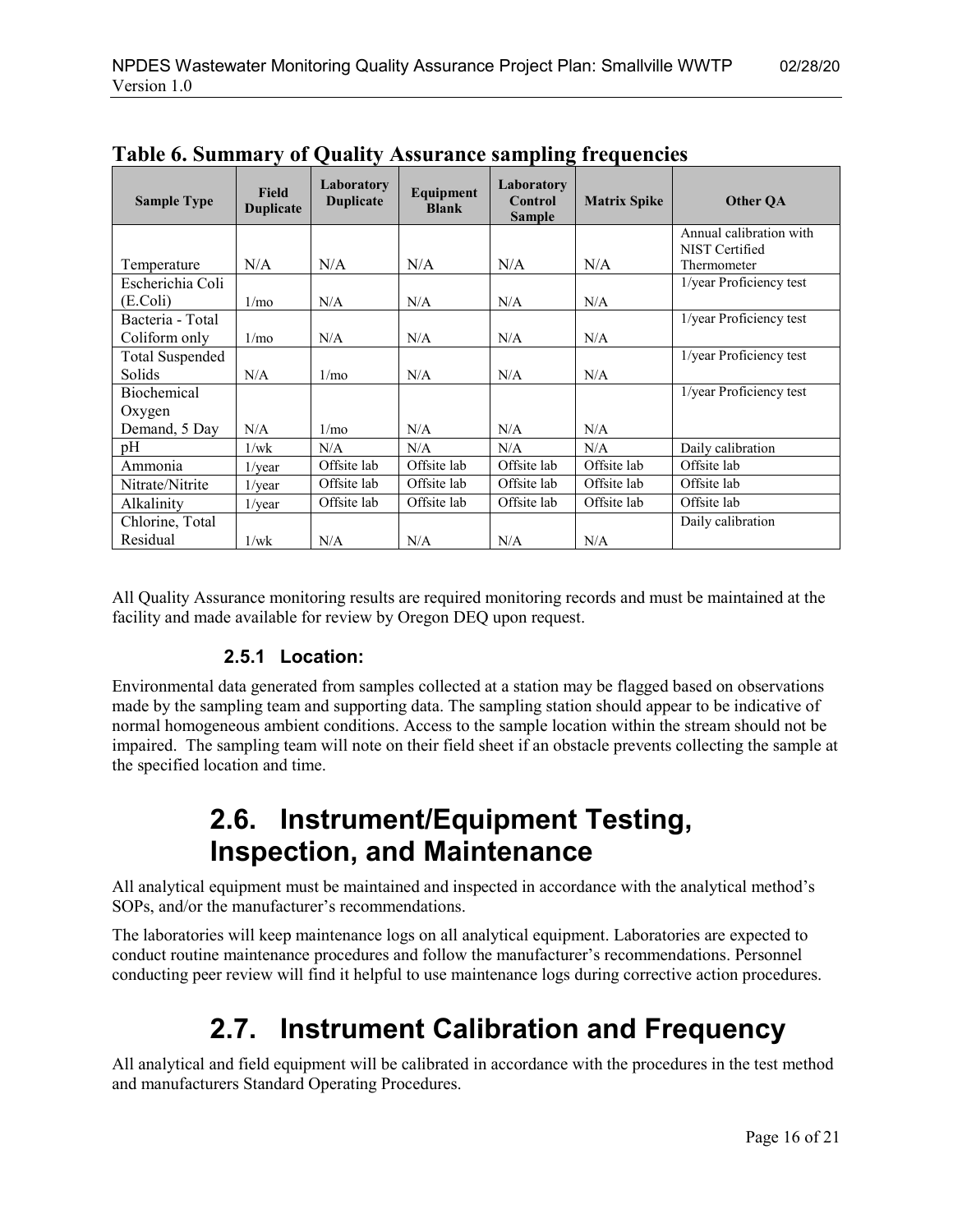<span id="page-16-0"></span>If instruments can not be calibrated as required for use, the analyst will note this condition in the field notes or bench sheets and flag data.

### **2.8. Inspection/Acceptance of Supplies and Consumables**

The FQAO will be responsible for maintaining records of traceability for all reagents and standards. The FQAO must validate the usability of standards and reagents upon receipt and when expiration dates are exceeded.

## <span id="page-16-1"></span>**2.9. Data Management**

Data will be entered onto field data sheets, bench sheets, and into laboratory logbooks. The FQAO or appointed designee will submit data to DEQ based on requirements in the permit. The following is a list of data information records that are kept available at the facility's laboratory for Oregon DEQ review upon request:

- Training Records
- Field equipment and chemicals maintenance, cleaning and calibration records
- Field logbooks and/or field data sheets
- COC forms
- Laboratory equipment and reagents maintenance, cleaning and calibration records
- Laboratory bench sheets, control charts
- Laboratory SOPs
- Records of QA/QC problems and corrective actions (field and/or laboratory)
- Laboratory data QC records
- Duplicate, split sample, performance evaluation records and other QA/QC control records (field and laboratory)
- Assessment records, such as Proficiency Test results
- <span id="page-16-2"></span>• Data review, verification and validation records

Whenever possible data results will be entered into electronic form and transferred electronically to avoid transcription errors.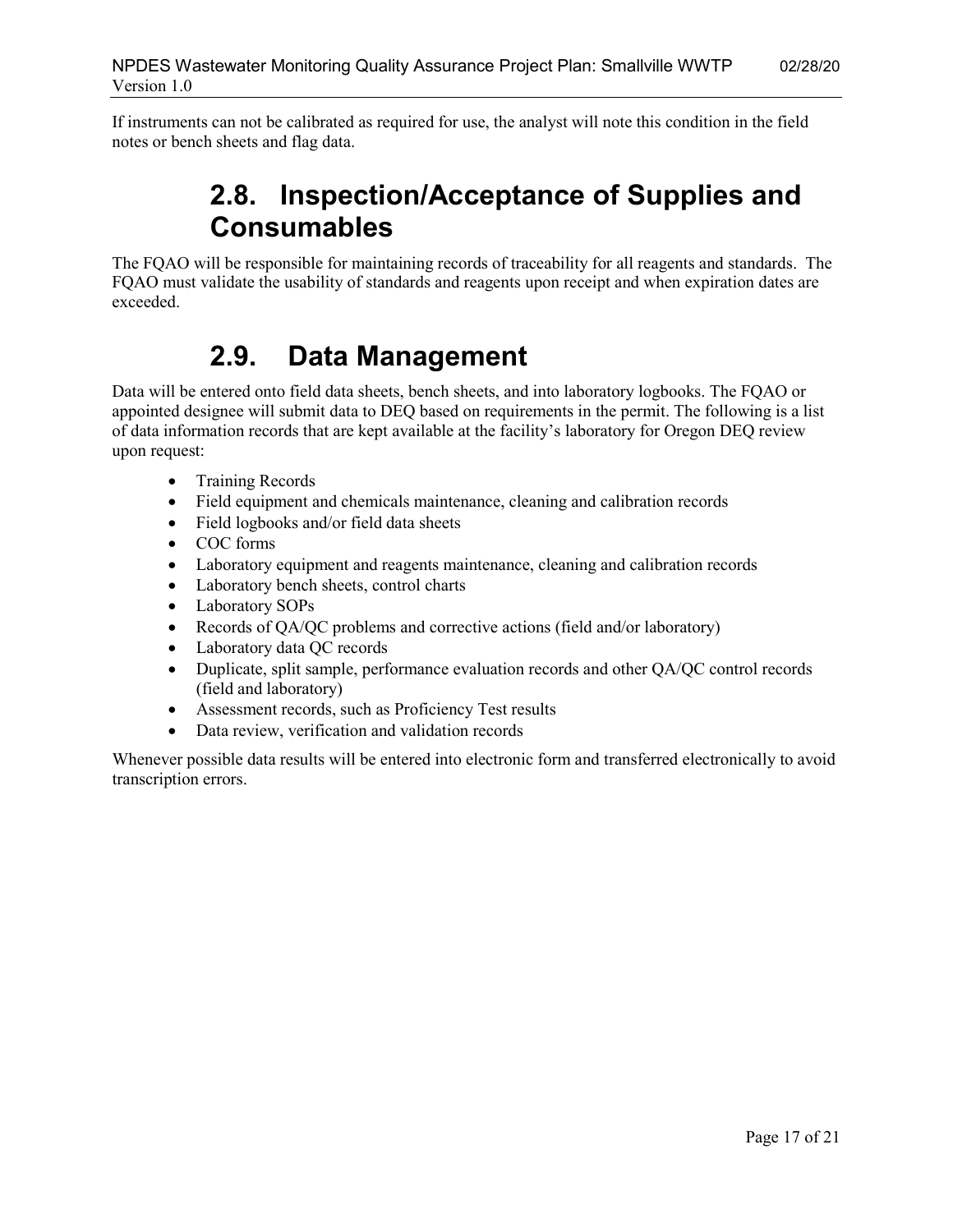# <span id="page-17-0"></span>**3. Assessment and Oversight**

### **3.1. Assessment and Response Actions**

The FQAO will ensure that the field and laboratory forms are complete. Approximately 10% of the data sheets or logbook entries with the DMR entries should be inspected for inaccuracies. If any errors are found the FQAO will verify correct entry by comparing another 10% of the data sheets.

Should the sampling staff, laboratory personnel or FQAO find errors in sampling or analysis, the FQAO will notify the FRO and the party responsible for the error or deficiency, and will recommend methods of correcting the deficiency. The responsible party will then take action to correct the problem and will report corrections to the FQAO and FRO. See above for how this information is recorded and reported.

<span id="page-17-1"></span>The FQAO will monitor the duplicate sampling and analysis activities and will review these results. The FQAO will keep these assessment records available for review by Oregon DEQ.

### **3.2. Reports**

The data reporting schedule is specified in the NPDES permit. Monitoring results are summarized on the Discharge Monitoring Report (DMR's), described in the permit and are submitted to Oregon DEQ each month. Refer to the permit for the reporting schedule for Tier I/Tier II monitoring and Copper BLM/Aluminum BLM monitoring (if applicable), other reporting requirements.

Any improvements to QA and/or QC procedures will be implemented as necessary. Records of changes will be available for Oregon DEQ review.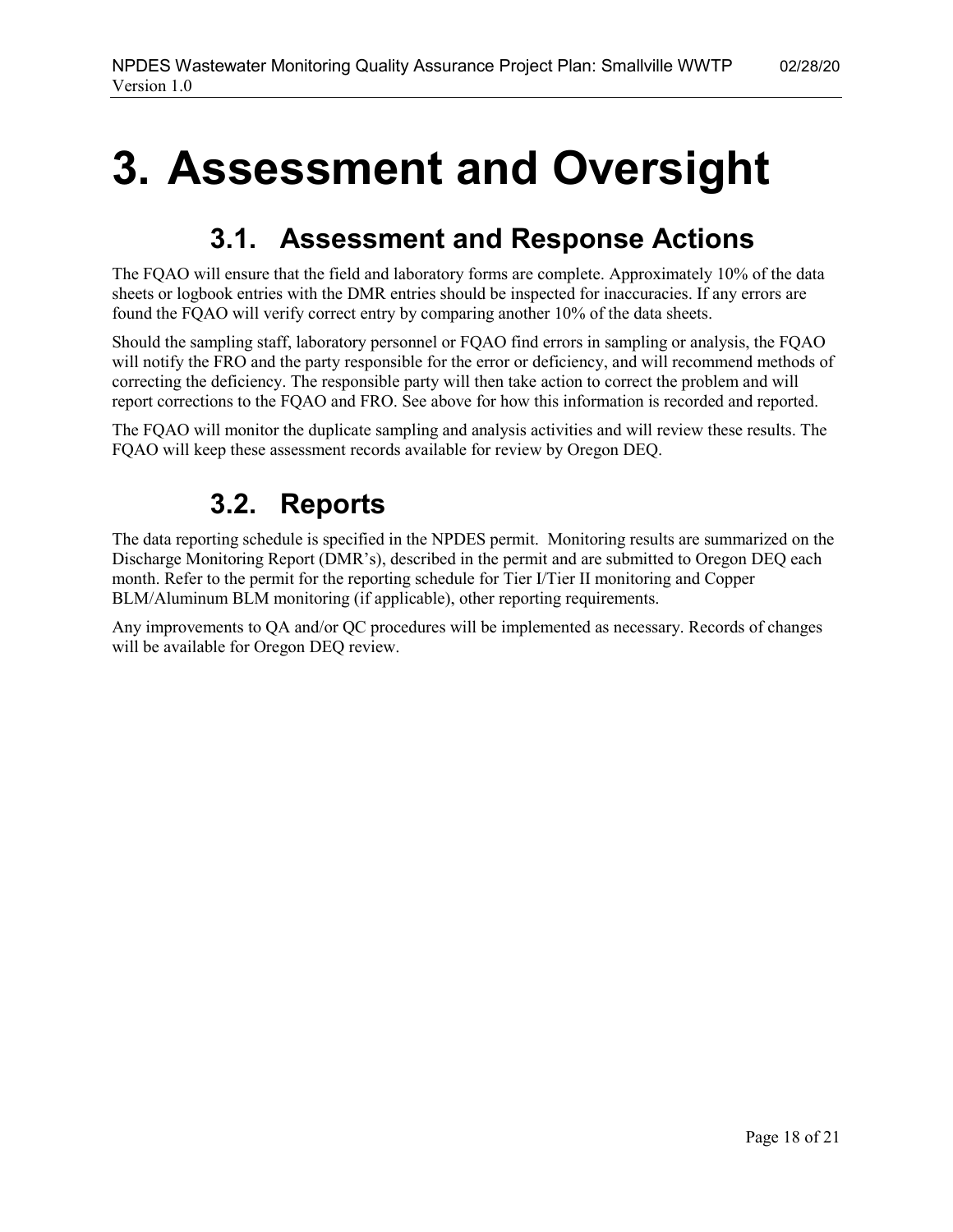# <span id="page-18-0"></span>**4. Data Validation and Usability**

The FQAO will perform at least quarterly quality checks of data to detect correctable problems. Any problems noted will be immediately brought to the attention of the FRO. Items to be checked include data sheets, logbooks, data entry, Discharge Monitoring Reports (DMR's), calibration logs and custody/transmission forms.

Questions to be considered during these quality checks include:

- Were correct methods used?
- Were holding times met?
- Were accuracy and precision within data quality objectives?
- Were reporting limits correct?
- Were lab qualifiers provided and explanations and corrective actions taken if there were anomalies in the data?
- <span id="page-18-1"></span>• Were records for each sampling event complete?

#### **4.1. Data Review, Verification and Validation**

The FQAO will check the accuracy and precision of data to ensure that data quality objectives are being met and that the program conforms to CFR 136.7 and the conditions outlined in the permit

Data sheets and/or logbooks must be completely filled out and signed at the time of sampling and analysis. The FQAO will review data sheets and/or logbooks for accuracy, precision, missing or illegible information, errors in calculation and values outside the expected range. Any questionable data will be brought to the attention of the field and/or laboratory personnel for resolution. The FQAO will initial any changes made to the data, and any action taken as a result of the data review will be specifically recorded on the data sheet.

When data quality indicators do not meet specifications (see Table 6) the cause of the failure will be evaluated. If the cause is equipment failure, calibration and maintenance procedures will be reassessed and improved. If the problem is procedural error, the FQAO will review methods used. If accuracy and precision goals are frequently not being met, QC procedures will be reviewed and revised.

The FQAO or appointed designee will review and initial equipment maintenance logs, sample custody forms and equipment/supply inventory and inspection forms on a quarterly basis.

Verification of data accuracy will be made by the FQAO during quarterly quality control checks, replicate analysis and split sampling checks. The FQAO during the quarterly review process will make calculations and determinations for precision and completeness. Results of accuracy, precision, and completeness calculations will be kept on file at the laboratory.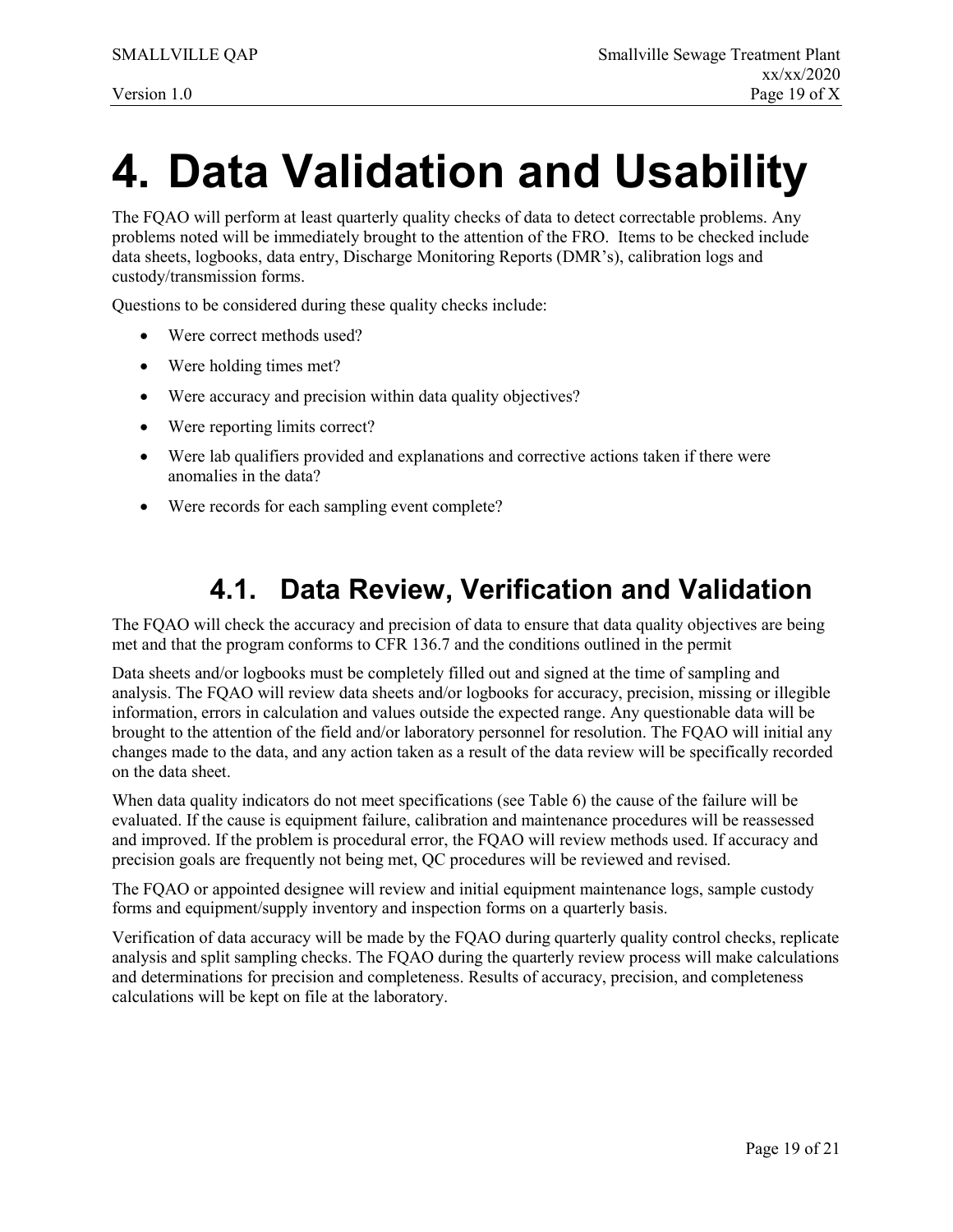## **4.2. Reconciliation with User Requirements**

<span id="page-19-0"></span>Problems with quality sampling and analysis will be discussed with Oregon DEQ to ensure that permit requirements and QAPP data quality objectives are met. Modifications to monitoring required by permit will require modifications to the approved QAPP.

# <span id="page-19-1"></span>**5. Revision History**

#### <span id="page-19-2"></span>**Table 7. Revision History**

| Revision | Date | Changes | Editor |
|----------|------|---------|--------|
|          |      |         |        |
|          |      |         |        |